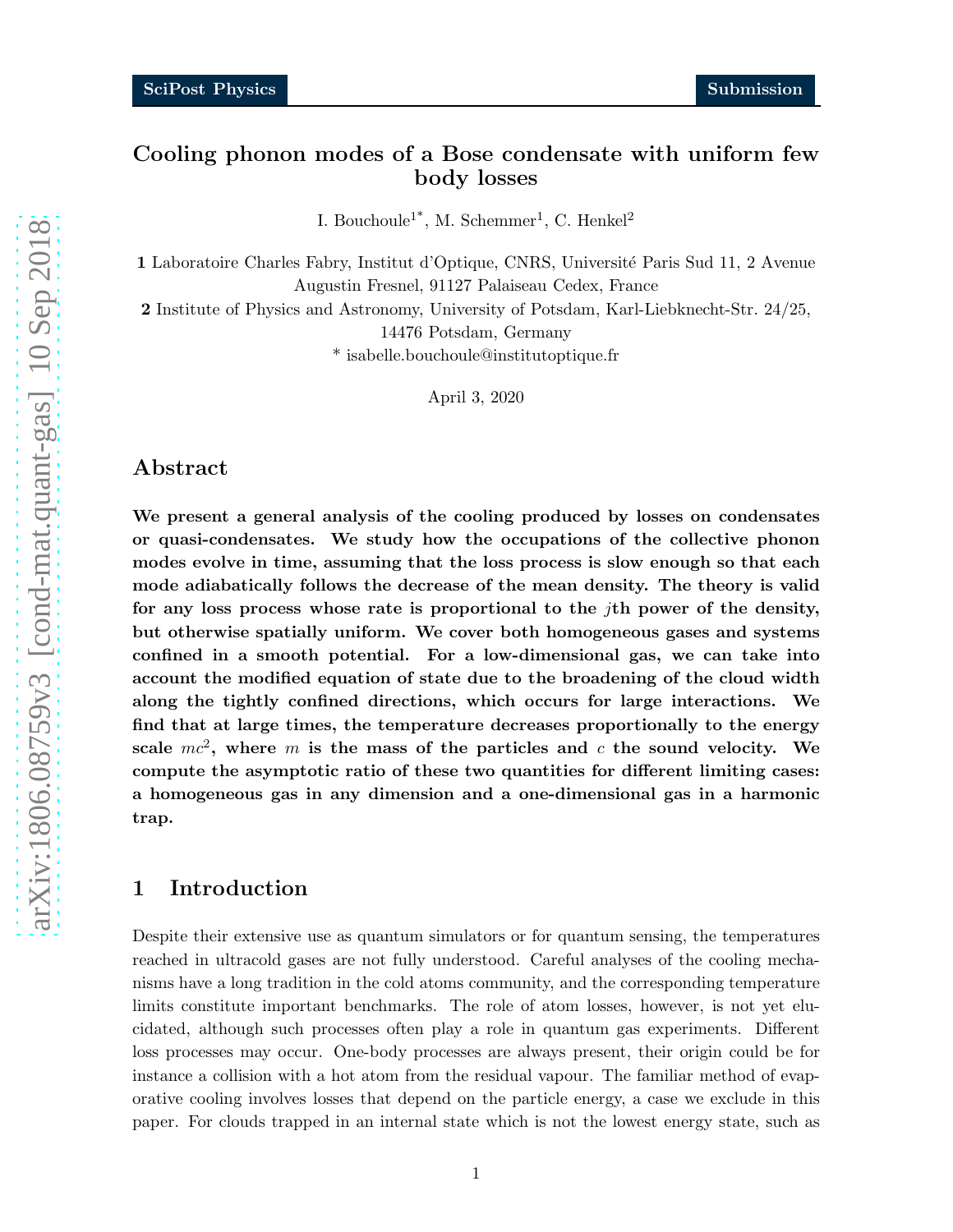low-field seekers in a magnetic trap, two-body (spin flip) collisions may provide significant loss. Finally, three-body processes where atoms recombine into strongly bound dimers are always present and are often the dominant loss mechanism. The effect of one-body losses for an ideal Bose gas was investigated in [\[1\]](#page-17-0). Loss processes involving more than one body are a source of heating for trapped thermal clouds, since they remove preferentially atoms in dense regions where the potential energy is low [\[2\]](#page-17-1). Here we are interested in the effect of losses in Bose condensates or quasi-condensates, and we focus on low energy collective modes, whose physics is governed by interactions between atoms.

One-body losses have recently been investigated for one-dimensional (1D) quasi-condensates [\[3–](#page-17-2)[6\]](#page-17-3). Quasi-condensates characterise weakly interacting 1D Bose gases at low enough temperature: repulsive interactions prevent large density fluctuations such that the gas resembles locally a Bose Einstein condensate (BEC), although it does not sustain true long-range order [\[7,](#page-17-4)[8\]](#page-17-5). The above studies have focussed on low-energy excitations in the gas, the phonon modes. These correspond to hydrodynamic waves propagating in the condensate, where longwavelength phase (or velocity) modulations are coupled to density modulations. On the one hand, losses reduce density fluctuations and thus remove interaction energy from each phonon mode. This decrease in energy, and thus of quasiparticle occupation, amounts to a cooling of the modes. On the other hand, the shot noise due to the discrete nature of losses feeds additional density fluctuations into the gas. This increases the energy per mode and amounts to heating. Theoretical studies  $[4-6]$ , valid for one-body losses in 1D homogeneous gases, predict that as a net result of these competing processes, the system is cooling down in such a way that the ratio between temperature  $k_BT$  and the chemical potential  $\mu$  becomes asymptotically a constant (equal to 1). Many questions remain open. For instance, the role of longitudinal confinement has not been elucidated. Moreover, theoretical predictions for higher-body loss processes are lacking, although cooling by three-body losses was recently demonstrated experimentally [\[9\]](#page-17-7).

In this paper, we generalise the theoretical results for one-body losses in homogeneous 1D gases and extend the analysis to a BEC or a quasicondensate in any dimension, for any j-body loss process, and for homogeneous gases as well as clouds confined in a smoothly varying trapping potential. We concentrate on phonon modes and the loss rate is assumed small enough to ensure adiabatic following of each mode. Low-dimensional systems are realised experimentally by freezing the transverse degrees of freedom with a strong transverse confinement. However, in many experiments the interaction energy is not negligible compared to the transverse excitation frequencies such that the freezing is not perfect. The interactions then broaden the wave function in the transverse directions, and longitudinal phonon modes are associated with transverse breathing  $[10-12]$ . Our theory can take this into account with a modified equation of state: the quantities  $\mu$  and  $mc^2$ , where m is the atomic mass and c the sound velocity, equal for a strong transverse confinement, no longer coincide. We find that the evolution produced by losses is better described by a constant ratio  $k_B T / (mc^2)$  instead of  $k_B T / \mu$ , as observed experimentally in our group [\[9\]](#page-17-7). The asymptotic ratio  $k_B T / (mc^2)$  is computed for a few examples.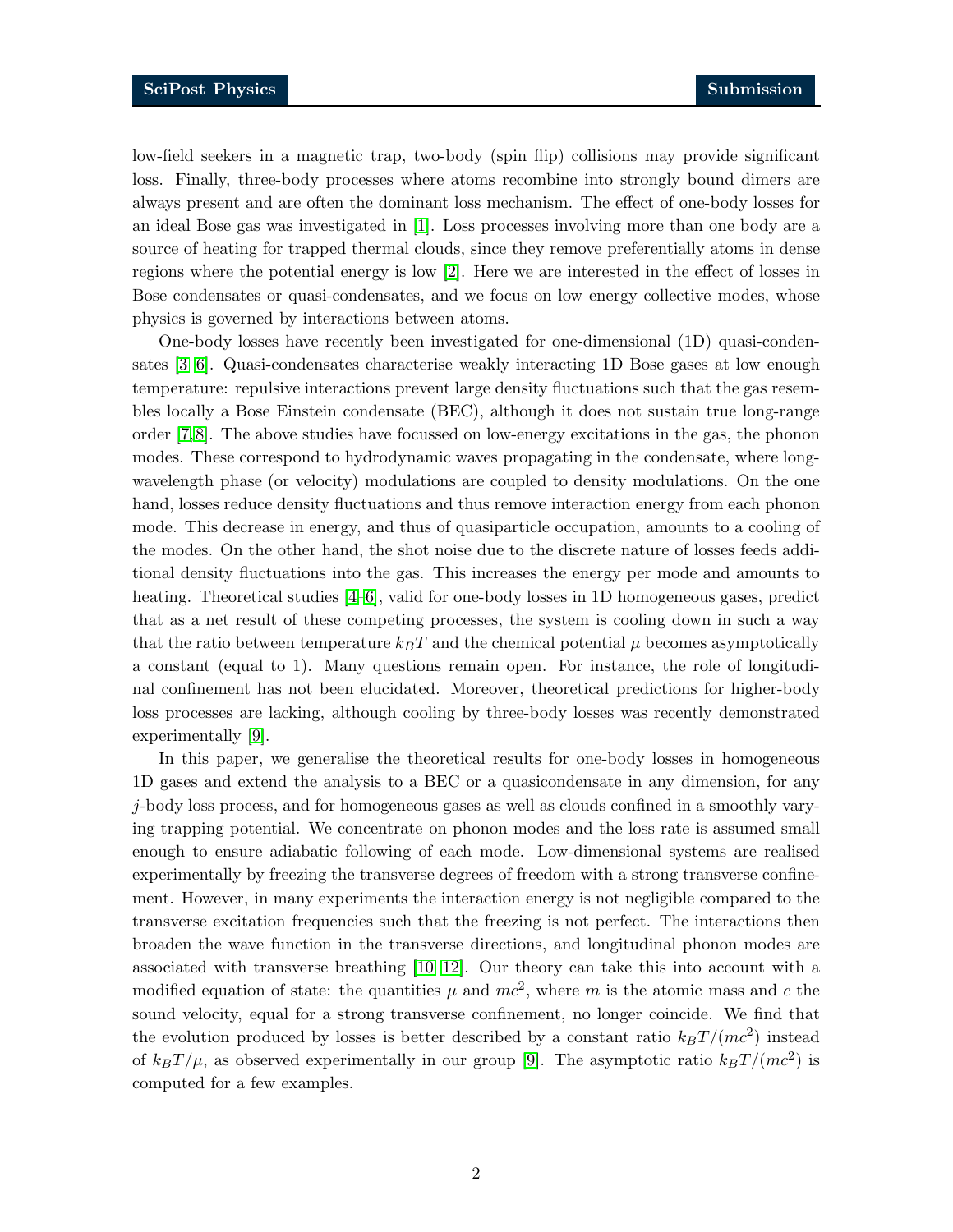## 2 Model

We consider a condensate, or quasi-condensate, in dimension  $d = 1, 2$  or 3. The gas is either homogeneous or trapped in a smoothly varying potential  $V(\mathbf{r})$ . We assume it is subject to a j-body loss process of rate constant  $\kappa_i$ : the number of atoms lost per unit time and unit volume is  $\kappa_j n^j$  where n is the density. This density includes fluctuations of quantum and thermal nature, and its average profile is denoted  $n_0(\mathbf{r}, t)$ . Instead of using involved powerful theoretical techniques such as the truncated Wigner approach [\[13,](#page-18-0) [14\]](#page-18-1), we compute the effect of losses in this paper with a spatially coarse-grained approach that does not rely on involved theory and in which the approximations are made transparent. For the same pedagogical reason, we explicitly construct the phase-density representation of the collective excitations of the gas, in a similar way as is done for instance in [\[15\]](#page-18-2).

### 2.1 Stochastic dynamics of the particle density

Let us first consider the sole effect of losses and fix a cell of the gas of volume  $\Delta$ , small enough so that the density of the (quasi)condensate is about homogeneous in this volume, but large enough to accommodate many atoms. The atom number in the cell is  $N = N_0 + \delta N$  where  $N_0 = n_0 \Delta$  and  $\delta N \ll N_0$  since the gas lies in the (quasi)condensate regime. (We drop the position dependence  $n_0 = n_0(\mathbf{r})$  for the moment.) Since typical values of  $\delta N$  are much smaller than  $N_0$ , one can assume without consequence that  $\delta N$  is a variable that takes discrete values between  $-\infty$  and  $\infty$ . Hence, one can define a phase operator  $\theta$ , whose eigenvalues span the interval  $[0, 2\pi]$  and that is canonically conjugate to  $\delta N$ . Losses will affect both the density fluctuations and the phase fluctuations.

We first concentrate on the effect of losses on density fluctuations. Consider a time step dt, small enough that the change  $dN$  in atom number is much smaller than N, but large enough such that  $dN$  is much larger than 1. After the time step, we have

<span id="page-2-0"></span>
$$
dN = -K_j N^j dt + d\xi \tag{1}
$$

where  $K_j = \kappa_j / \Delta^{j-1}$ . Here,  $d\xi$  is a random number with vanishing mean value that translates the shot noise associated with the statistical nature of losses. The number of loss events during the small step dt is Poisson distributed so that the variance of  $d\xi$  relates to the mean number of lost atoms by

$$
\langle d\xi^2 \rangle = jK_j N^j dt \simeq jK_j N_0^j dt, \qquad (2)
$$

the factor j coming from the fact that at each event, j atoms are lost. The evolution of fluctuations in the atom number is obtained from  $d\delta N = dN - dN_0$ , where  $dN_0$  is the change of the mean number, equal to  $dN_0 = -K_j N_0^j$  $\delta d$ t in the lowest order in  $\delta N$ . Expanding  $N^j$ in Eq.[\(1\)](#page-2-0) to first order in  $\delta N$ , we obtain the following evolution for the density fluctuation δn = δN/∆:

$$
d\delta n = -j\kappa_j n_0^{j-1} \delta n \, dt + d\eta \tag{3}
$$

<span id="page-2-1"></span>where  $d\eta = d\xi/\Delta$  is a random variable of variance  $\langle d\eta^2 \rangle = j\kappa_j n_0^j$  $\int_0^j dt/\Delta$ . The first term in the r.h.s, the drift term, decreases the density fluctuations. It will thus reduce the interaction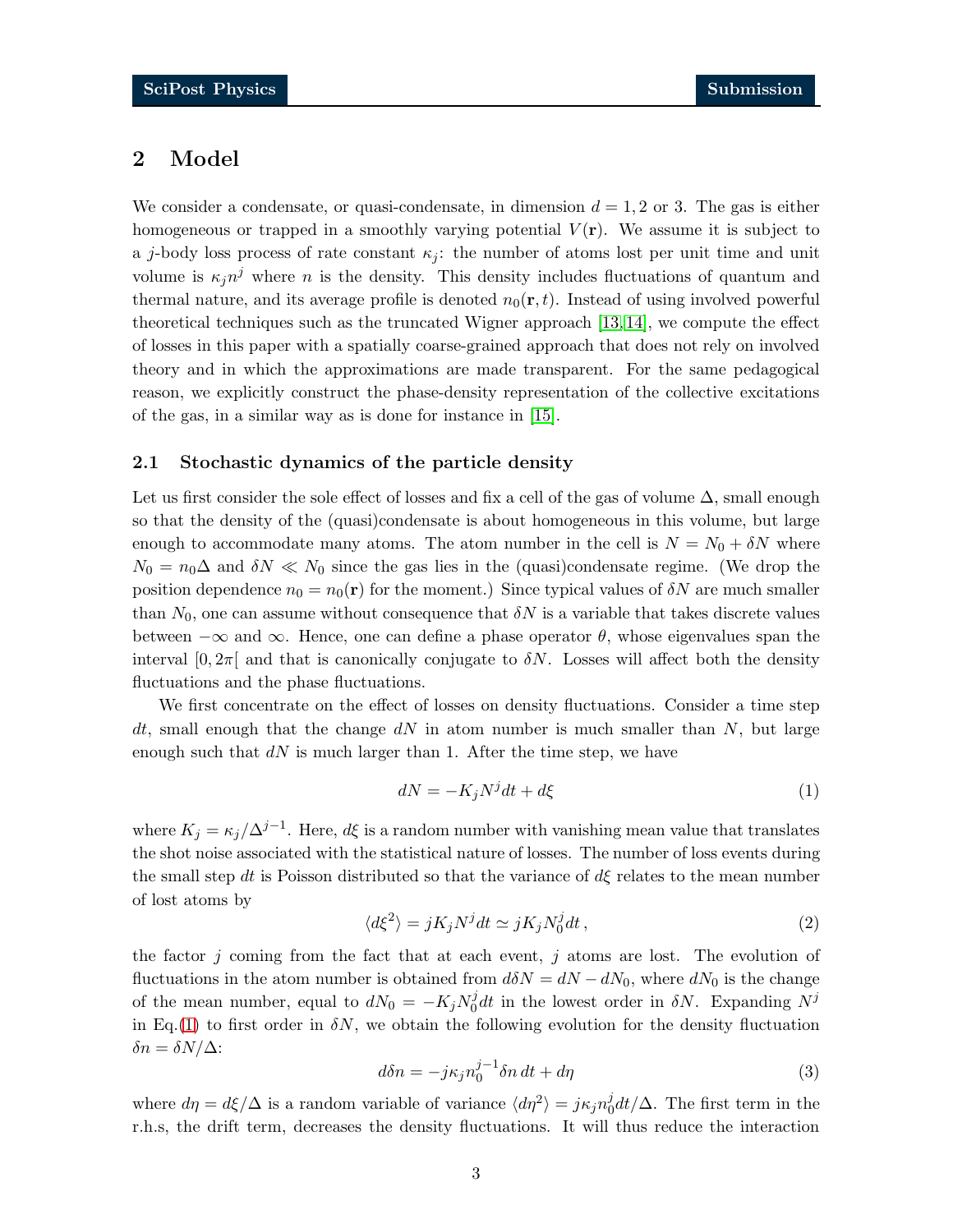energy associated to fluctuations in the gas and produce cooling. The second term on the other hand increases the density fluctuations in the gas which leads to heating.

### 2.2 Shot noise and phase broadening

We now compute the effect of losses on the phase fluctuations, following an approach similar to Ref. [\[16\]](#page-18-3). For this purpose, one imagines that one records the number of lost atoms during dt. This measurement increases the knowledge about  $N$ , and thus  $\delta N$ . To quantify this increase of knowledge, we use the Bayes formula

<span id="page-3-0"></span>
$$
P(\delta N|N_l) = \frac{P(\delta N)}{\int d(\delta N')P(N_l|\delta N')}P(N_l|\delta N),\tag{4}
$$

where  $P(\delta N)$  is the initial probability of having an atom number  $N = N_0 + \delta N$ , and  $P(N_l|\delta N)$ is the probability that a number  $N_l$  of atoms will be lost, given that the initial atom number was  $N_0 + \delta N$ . Finally,  $P(\delta N|N_l)$  is the probability that the final number is  $N_0 - N_l + \delta N$ , knowing the fact that  $N_l$  atom have been lost. As argued above, the Poissonian nature of the loss process and the assumption that the number of lost atoms is large compare to one, imply the Gaussian distribution

$$
P(N_l|\delta N) \simeq \frac{1}{\sqrt{2\pi}\sigma_l} e^{-(N_l - K_j N^j dt)^2/(2\sigma_l^2)}, \qquad (5)
$$

where  $N = N_0 + \delta N$  and  $\sigma_l^2 = jK_jN_0^j$  $\int_0^j dt$ . Expanding  $N^j$  around  $N_0^j$  $\delta N =$  $N_l/(jK_jN_0^{j-1}dt) - N_0/j$ , one has

$$
\frac{(N_l - K_j N^j dt)^2}{\sigma_l^2} \simeq \frac{(\overline{\delta N} - \delta N)^2}{\sigma_{\delta N}^2} \tag{6}
$$

where

<span id="page-3-1"></span>
$$
\sigma_{\delta N}^2 = \frac{N_0}{jK_j N_0^{j-1} dt}.
$$
\n<sup>(7)</sup>

Thus, according to Eq.[\(4\)](#page-3-0), the width of the distribution in  $\delta N$  is multiplied by a function of rms width  $\sigma_{\delta N}$  after recording the number of lost atoms. This narrows the number distribution and must be associated with a broadening in the conjugate variable,  $\theta$ , lest the uncertainty relations are violated. The phase broadening must be equal to

$$
\langle d\theta^2 \rangle = \frac{1}{4\sigma_{\delta N}^2} = \frac{j\kappa_j n_0^{j-1}}{4n_0 \Delta} dt. \tag{8}
$$

This spreading of the phase results from the shot noise in the loss process.

In the following, keeping in mind that only length scales larger than the interparticle distance have to be considered, we go to the continuous limit. The factors  $1/\Delta$  in the variance for  $d\eta$  in Eq.[\(3\)](#page-2-1) and in the phase diffusion of Eq.[\(8\)](#page-3-1) then turn into

$$
\langle d\eta(\mathbf{r})d\eta(\mathbf{r}')\rangle = j\kappa_j n_0^j \delta(\mathbf{r} - \mathbf{r}')dt \tag{9}
$$

$$
\langle d\theta(\mathbf{r})d\theta(\mathbf{r}')\rangle = \frac{j}{4}\kappa_j n_0^{j-2}\delta(\mathbf{r}-\mathbf{r}')dt
$$
\n(10)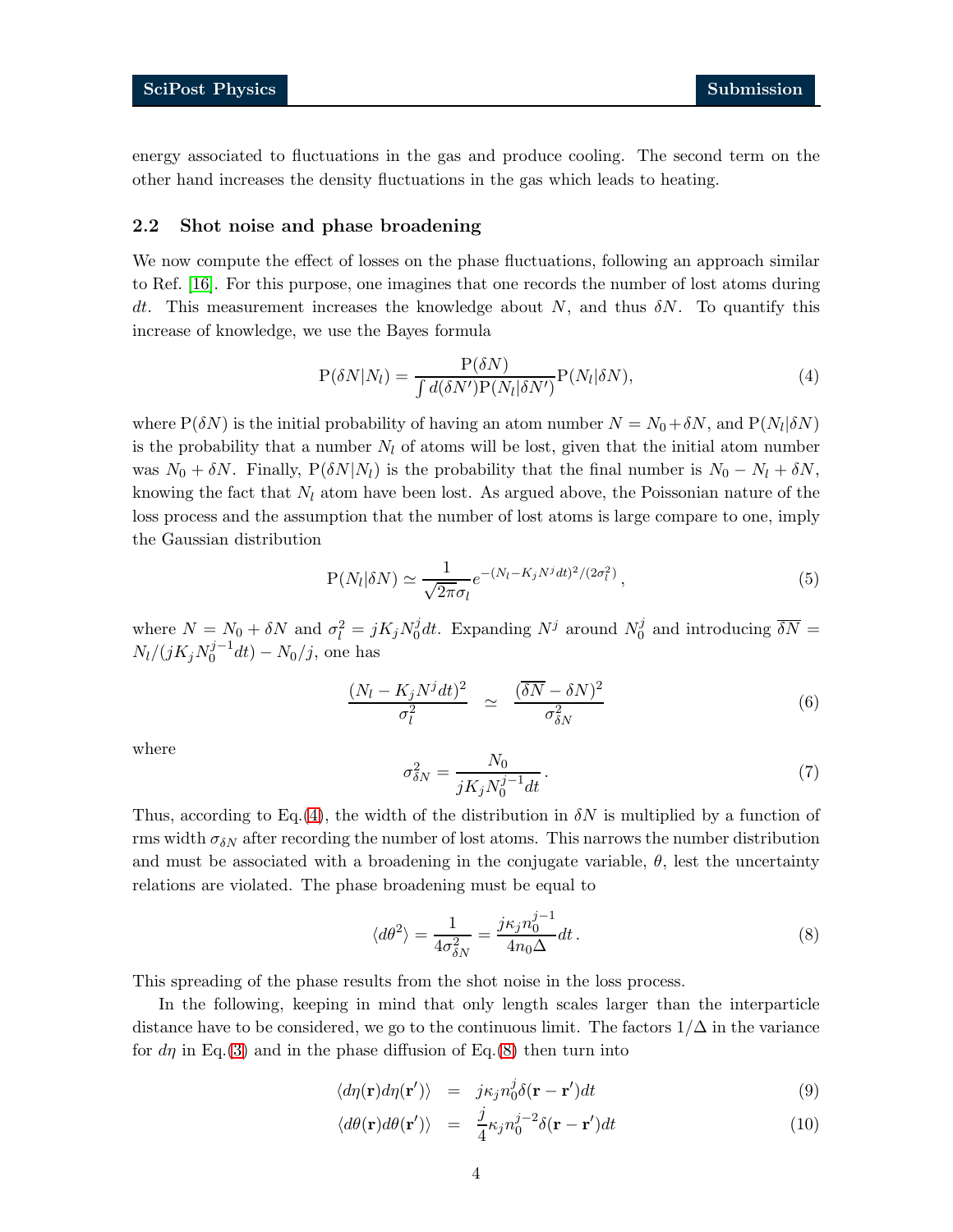Both diffusion terms are due to the quantised nature of the bosonic field, namely the discreteness of atoms. Their effects become negligible compared to the drift term in Eq. [\(3\)](#page-2-1) in the classical field limit, i.e.  $n_0 \to \infty$  at fixed typical density fluctuations  $\delta n/n_0$ . Note finally that these results could also have been obtained using a truncated Wigner approach [\[13,](#page-18-0) [14\]](#page-18-1), using approximations based on the relation  $\delta n \ll n_0$ .

Before going on, let us make a remark concerning gases in reduced dimension. An effective 1D (resp. 2D) gas is obtained using a strong transverse confinement in order to freeze the transverse degree of freedom: the atoms are in the transverse ground state of the confining potential, of wave function  $\psi(x_{\perp})$ . In the case of j-body losses with  $j > 1$ , the loss process a priori modifies the transverse shape of the cloud since it occurs preferentially at the center, where the density is the highest. In other words, it introduces couplings towards transverse excitations. We assume here the loss rate to be much smaller than the frequency gap  $\omega_{\perp}$  between the transverse ground and first excited states. Then the coupling to transverse excitations has negligible effects, and the above analysis of the effect of losses also holds for the effective 1D (resp. 2D) gas, provided  $\kappa_j = \kappa_j^{3D} \int d^2 x_\perp |\psi(x_\perp)|^{2j}$  (resp.  $\kappa_j = \kappa_j^{3D} \int dx_\perp |\psi(x_\perp)|^{2j}$ ), where  $\kappa_j^{3D}$  is the rate constant coefficient for the 3D gas.

#### 2.3 Collective excitations

Let us now take into account the dynamics of the gas. Under the effect of losses the profile  $n_0(\mathbf{r}, t)$  evolves in time and, except for a homogeneous system, a mean velocity field appears, generated by a spatially dependent phase  $\theta_0(\mathbf{r}, t)$ . Here we assume the loss rate is small enough so that, at any time,  $n_0(\mathbf{r})$  is close to the equilibrium profile. We moreover assume the potential varies sufficiently smoothly such that the equilibrium profile is obtained with the local density approximation. Then, at any time,  $n_0(\mathbf{r})$  fulfills

$$
\mu(n_0(\mathbf{r})) = \mu_p - V(\mathbf{r}) \tag{11}
$$

where  $\mu(n)$  is the chemical potential of a homogeneous gas of density n and  $\mu_p$  is the peak chemical potential, which fixes the total atom number <sup>[1](#page-4-0)</sup>. In most cases  $\mu = gn$  where g is the coupling constant. In 3D condensates,  $g = 4\pi \hbar^2 a/m$  where a is the scattering length describing low-energy collisions. In situations where two (resp. one) degrees of freedom are strongly confined by a transverse potential of frequency  $\omega_{\perp}$ ,  $\mu$  depends on a, on the linear (resp. surface) density n, and on  $\omega_{\perp}$ . As long as  $\hbar \omega_{\perp} \gg \mu$ , the transverse cloud shape is close to that of the transverse ground state <sup>[2](#page-4-1)</sup>, and one recovers the expression  $\mu = gn$  where the effective 1D (resp. 2D) coupling constant g depends only on a and on  $\omega_{\perp}$  [\[17,](#page-18-4) [18\]](#page-18-5). At large densities,  $\hbar\omega_{\perp} \sim \mu$ , the transverse degrees of freedom are no longer completely frozen: interactions broaden the transverse wave function, and  $\mu$  is no longer linear in n [\[11,](#page-17-10) [12\]](#page-17-9). We discuss one example in Sec[.3.2.](#page-7-0)

To treat the dynamics around the average density  $n_0(\mathbf{r}, t)$ , a Bogoliubov approximation is valid since the gas is in the (quasi)condensate regime: one can linearise the equations of

<span id="page-4-0"></span><sup>&</sup>lt;sup>1</sup>The peak density is reached at the position  $\mathbf{r}_p$  where V reaches its minimum value. We impose  $V(\mathbf{r}_p) = 0$ .

<span id="page-4-1"></span><sup>&</sup>lt;sup>2</sup>We assume here that the transverse width of the cloud fulfills  $l_{\perp} \gg a$  such that the effect of interactions is well captured treating the gas as a 3D gas.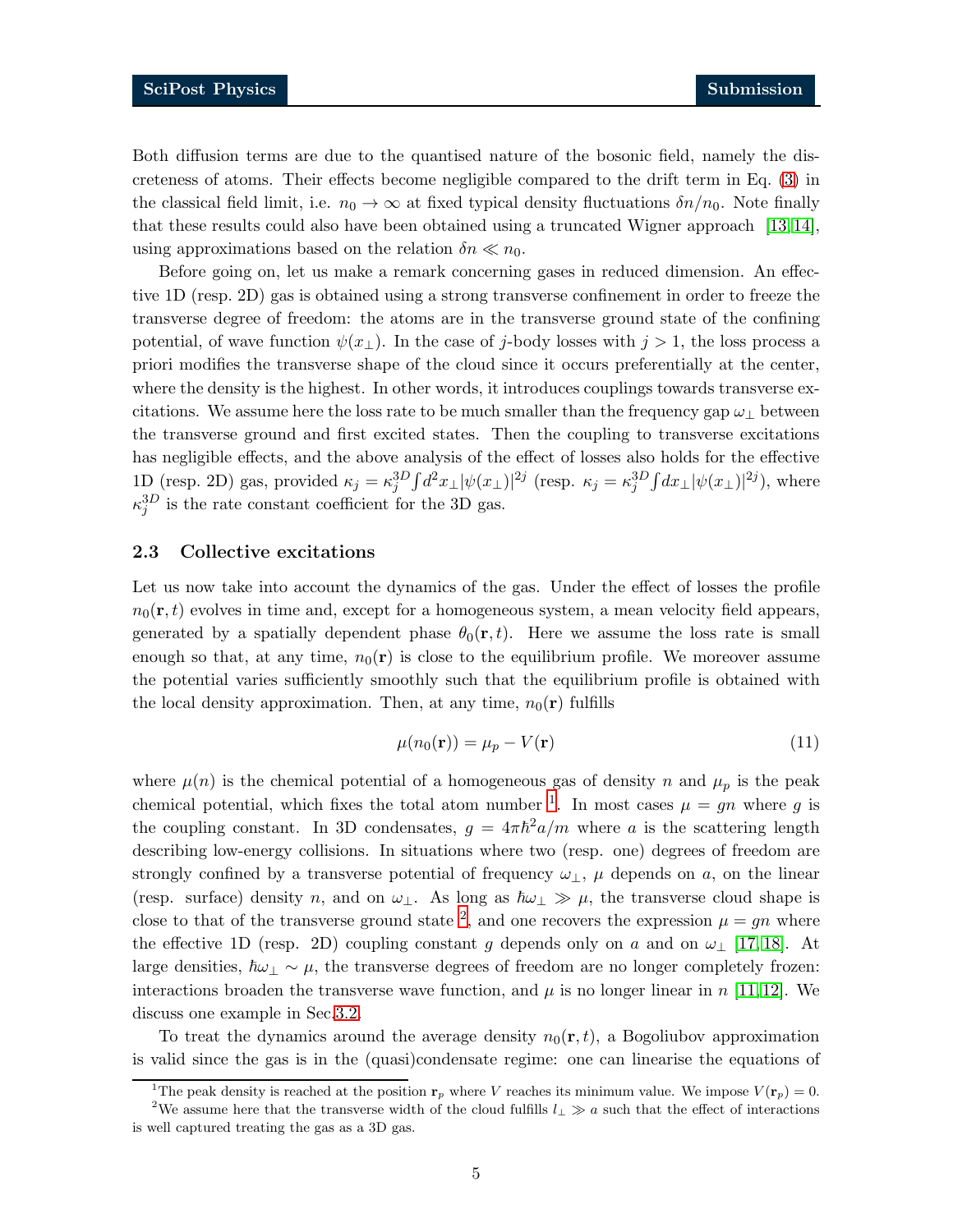motion in the density and phase fluctuations  $\delta n(\mathbf{r})$  and  $\varphi(\mathbf{r}) = \theta - \theta_0$  [\[15,](#page-18-2)[19\]](#page-18-6). These equations involve the mean velocity field  $\hbar \nabla \theta_0/m$ . Here we assume the loss rate is small enough so that such terms are negligible. We moreover consider only length scales much larger than the healing length. Then, as detailed in Appendix [A,](#page-13-0) the dynamics of  $\delta n(\mathbf{r})$  and  $\varphi(\mathbf{r})$  is governed by the hydrodynamic Hamiltonian

<span id="page-5-0"></span>
$$
H_{\rm hdyn} = \frac{\hbar^2}{2m} \int d^d \mathbf{r} \, n_0 \left(\nabla \varphi\right)^2 + \frac{m}{2} \int d^d \mathbf{r} \frac{c^2}{n_0} \delta n^2. \tag{12}
$$

Here the speed of sound  $c = c(\mathbf{r})$  is related to the local compressibility,  $mc^2 = n_0 \partial_n \mu$ , evaluated at  $n_0(\mathbf{r})$ . At a given time,  $H_{\text{hdyn}}$  can be recast as a collection of independent collective modes. The collective modes are described by the eigenfrequencies  $\omega_{\nu}$  and the real functions  $g_{\nu}$  [details in Appendix [B\]](#page-15-0). They obey

<span id="page-5-4"></span><span id="page-5-3"></span>
$$
\nabla \cdot \left( n_0 \nabla \left( \frac{c^2}{n_0} g_{\nu} \right) \right) = -\omega_{\nu}^2 g_{\nu},\tag{13}
$$

and are normalised according to

$$
\delta_{\nu,\nu'} = \frac{m}{\hbar\omega_{\nu}} \int d^d \mathbf{r} \frac{c^2}{n_0} g_{\nu}(\mathbf{r}) g_{\nu'}(\mathbf{r}) . \tag{14}
$$

Then  $H_{\text{hdyn}} = \sum_{\nu} H_{\nu}$  where

$$
H_{\nu} = \frac{\hbar \omega_{\nu}}{2} (x_{\nu}^2 + p_{\nu}^2). \tag{15}
$$

The dimensionless canonically conjugate quadratures  $x_{\nu}$  and  $p_{\nu}$  are related to  $\delta n$  and  $\varphi$ respectively. More precisely,

<span id="page-5-2"></span>
$$
\begin{cases}\n\delta n(\mathbf{r}) = \sum_{\nu} x_{\nu} g_{\nu}(\mathbf{r}) \\
\varphi(\mathbf{r}) = \frac{mc^2}{n_0} \sum_{\nu} p_{\nu} \frac{g_{\nu}(\mathbf{r})}{\hbar \omega_{\nu}}\n\end{cases}
$$
\n(16)

which inverts into

<span id="page-5-1"></span>
$$
\begin{cases}\n x_{\nu} = \frac{m}{\hbar \omega_{\nu}} \int d^{d} \mathbf{r} \frac{c^{2}}{n_{0}} \delta n(\mathbf{r}) g_{\nu}(\mathbf{r}) \\
 p_{\nu} = \int d^{d} \mathbf{r} \varphi(\mathbf{r}) g_{\nu}(\mathbf{r})\n\end{cases} (17)
$$

At thermal equilibrium, the energy in the mode  $\nu$  is equally shared between both quadratures and, for temperatures  $T \gg \hbar \omega_{\nu}$ , one has  $\langle H_{\nu} \rangle = T$ .

# 3 Cooling dynamics

### 3.1 Evolution of the excitations

Let us consider the effect of losses on the collective modes. The loss process modifies in time the mean density profile and thus the two functions of  $r$ ,  $n_0$  and c, that enter into the Hamiltonian Eq. [\(12\)](#page-5-0). We however assume the loss rate is very low compared to the mode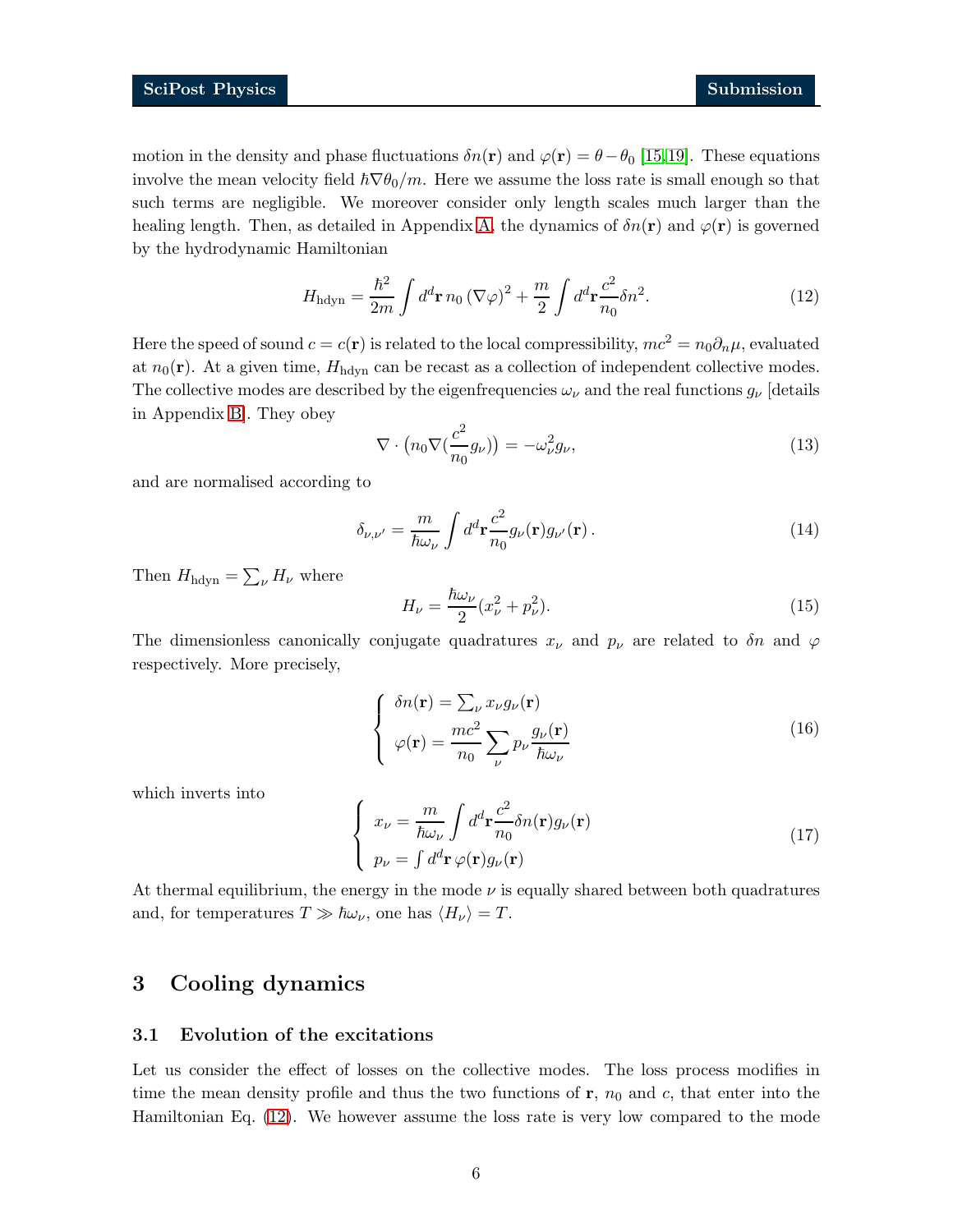frequency and their differences  $\omega_{\nu} - \omega_{\nu'}$ , so that the system follows adiabatically the effect of these modifications. As a consequence, equipartition of the energy holds at all times for any collective mode  $\nu$ , and the adiabatic invariant  $A_{\nu} = \langle H_{\nu} \rangle / (\hbar \omega_{\nu})$  is unaffected by the slow evolution of  $n_0$ . The dynamics of  $A_{\nu}$  is then only due to the modifications of  $\delta n(\mathbf{r})$  and  $\varphi(\mathbf{r})$ induced by the loss process (subscript  $l$ ), namely

<span id="page-6-2"></span><span id="page-6-0"></span>
$$
\frac{dA_{\nu}}{dt} = \frac{1}{2} \left( \frac{d \langle x_{\nu}^{2} \rangle_{l}}{dt} + \frac{d \langle p_{\nu}^{2} \rangle_{l}}{dt} \right)
$$
(18)

Injecting Eq. [\(3\)](#page-2-1) into Eq. [\(17\)](#page-5-1), we obtain for the 'density quadrature'

$$
(dx_{\nu})_l = \frac{m}{\hbar\omega_{\nu}} \int d^d \mathbf{r} \frac{c^2}{n_0} g_{\nu}(\mathbf{r}) \left( -j\kappa_j n_0^{j-1} \delta n(\mathbf{r}) dt + d\eta(\mathbf{r}) \right). \tag{19}
$$

Using the mode expansion [\(16\)](#page-5-2) for  $\delta n(\mathbf{r})$  in the first term, we observe the appearance of couplings between modes. In the adiabatic limit (loss rate small compared to mode spacing), the effect of these couplings is however negligible. Then, Eq. [\(19\)](#page-6-0) leads to

$$
\frac{d\langle x_{\nu}^{2}\rangle_{l}}{dt} = -\frac{2j\kappa_{j}m}{\hbar\omega_{\nu}}\langle x_{\nu}^{2}\rangle \int d^{d}\mathbf{r} \, c^{2}n_{0}^{j-2}g_{\nu}^{2} + \frac{j\kappa_{j}m^{2}}{(\hbar\omega_{\nu})^{2}} \int d^{d}\mathbf{r} \, c^{4}n_{0}^{j-2}g_{\nu}^{2}. \tag{20}
$$

Let us now turn to the phase diffusion associated with losses. It modifies the width of the conjugate quadrature  $p_{\nu}$ , according to

<span id="page-6-4"></span><span id="page-6-1"></span>
$$
\frac{d\langle p_{\nu}^{2}\rangle_{l}}{dt} = \frac{j\kappa_{j}}{4} \int d^{d}\mathbf{r} \, n_{0}^{j-2} g_{\nu}^{2}.
$$
\n(21)

The hydrodynamic modes are characterised by low energies,  $\hbar \omega_{\nu} \ll mc^2$ , when the speed of sound is evaluated in the bulk of the (quasi)condensate. Then  $d\langle p_{\nu}^2 \rangle_l/dt$  gives a contribution that scales with the small factor  $(\hbar \omega_{\nu}/mc^2)^2$  compared to the second term of Eq. [\(20\)](#page-6-1). In other words one expects that the phase diffusion associated to the loss process gives a negligible contribution to the evolution of  $A_{\nu}$  [Eq.[\(18\)](#page-6-2)] for phonon modes <sup>[3](#page-6-3)</sup>.

We see from Eq.[\(20\)](#page-6-1) that the adiabatic invariant  $A_{\nu}$  is actually changed by j-body losses. We now show that the decrease in the energy per mode  $\langle H_{\nu} \rangle$  is better captured by the energy scale associated with the speed of sound, as their ratio will converge towards a constant during the loss process. More precisely, we introduce

<span id="page-6-5"></span>
$$
y_{\nu} = \frac{\langle H_{\nu} \rangle}{mc_p^2} \simeq \frac{k_B T_{\nu}}{mc_p^2}
$$
 (22)

where  $c_p$  is the speed of sound evaluated at the peak density  $n_p$ . The second expression is valid as long as the phonon modes stay in the classical regime,  $\langle H_{\nu} \rangle \gg \hbar \omega_{\nu}$ . From Eq. [\(18\)](#page-6-2) and [\(20\)](#page-6-1), neglecting the contribution of Eq.[\(21\)](#page-6-4), we immediately obtain

$$
\frac{d}{dt}y_{\nu} = \kappa_j n_p^{j-1} \left[ -(j\mathcal{A} - \mathcal{C})y_{\nu} + j\mathcal{B} \right]
$$
\n(23)

<span id="page-6-3"></span><sup>&</sup>lt;sup>3</sup>At the border of the (quasi)condensate, where the density becomes small, the condition  $\hbar\omega_v \ll mc^2$  breaks down, however. The effect of phase diffusion is more carefully evaluated in Sec[.3.3.](#page-8-0)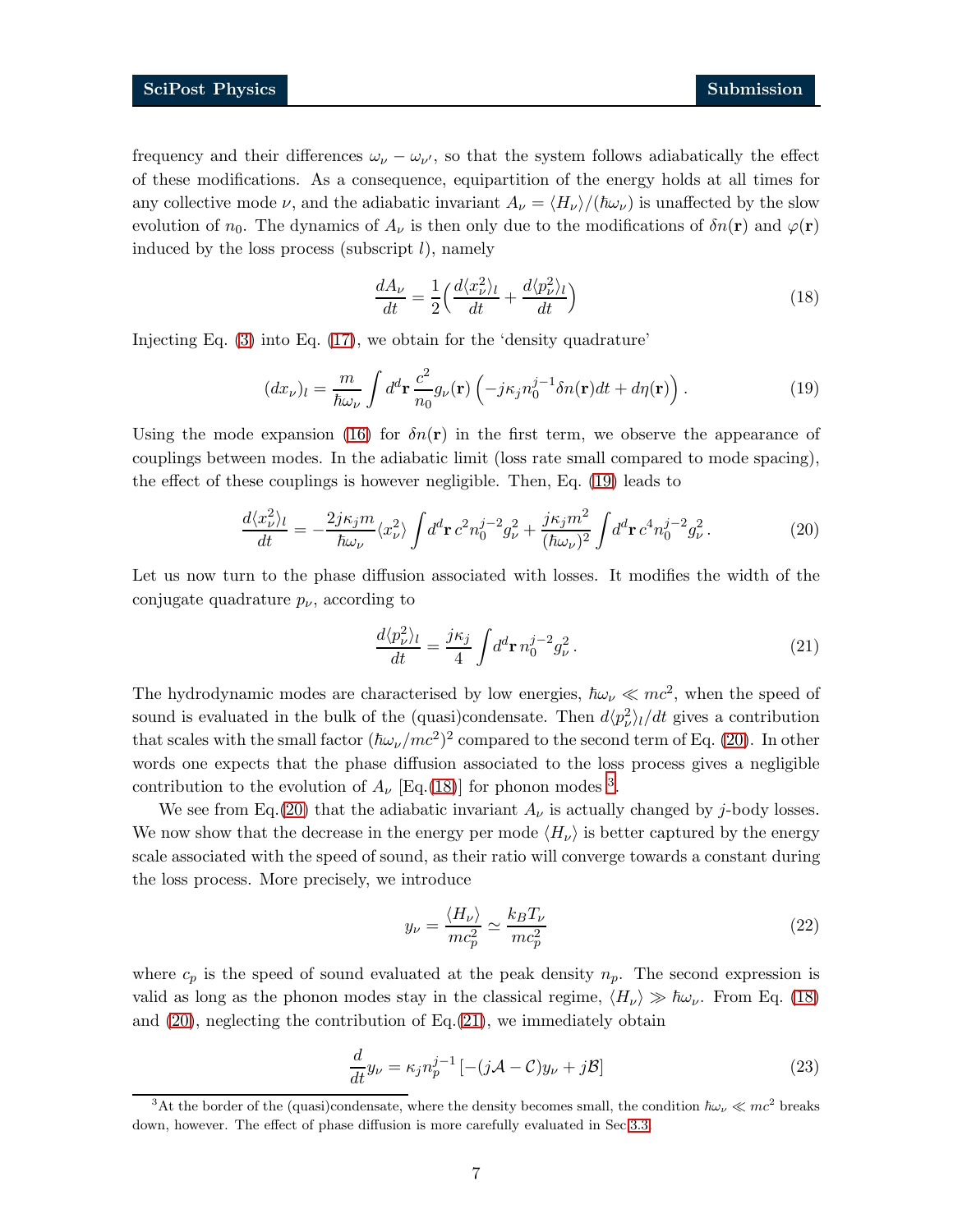where the dimensionless parameters  $A, B$  and  $C$  are

<span id="page-7-1"></span>
$$
\mathcal{A} = \frac{m}{\hbar \omega_{\nu}} \int d^d \mathbf{r} \frac{c^2 n_0^{j-2}}{n_p^{j-1}} g_{\nu}^2(\mathbf{r}), \qquad (24)
$$

$$
\mathcal{B} = \frac{m}{2\hbar\omega_{\nu}} \int d^d \mathbf{r} \frac{c^4 n_0^{j-2}}{c_p^2 n_p^{j-1}} g_{\nu}^2(\mathbf{r}), \qquad (25)
$$

$$
\mathcal{C} = \frac{d \ln(mc_p^2/\hbar\omega_\nu)}{dN_{\text{tot}}} \int d^d \mathbf{r} \frac{n_0^j}{n_p^{j-1}}.
$$
\n(26)

In general, all of them depend on  $\nu$  but we omit the index  $\nu$  for compactness. The term  $\mathcal A$  is the rate of decrease of  $y_{\nu}$  induced by the reduction of the density fluctuations under the loss process, normalised to  $\kappa_j n_p^{j-1}$ . The term  $\mathcal B$  originates from the additional density fluctuations induced by the stochastic nature of the losses. The term  $\mathcal C$  arises from the time dependence of the ratio  $mc_p^2/\hbar\omega_\nu$ . It is computed using the dependence of  $mc_p^2/\hbar\omega_\nu$  on the total atom number, the latter evolving according to

$$
\frac{dN_{\text{tot}}}{dt} = -\int d^d \mathbf{r} \,\kappa_j n_0^j. \tag{27}
$$

Eqs. [\(23](#page-6-5)[–26\)](#page-7-1) constitute the main results of this paper.

We would like at this stage to make a few comments about these equations. First, the factor  $\hbar$ , although it appears explicitly in the equations, is not relevant since it is canceled by the  $\hbar$  contained in the normalisation [\(14\)](#page-5-3) of the mode functions  $g_{\nu}$ . Second, we note that  $A, B$  and  $C$  are intensive parameters: they are invariant by a scaling transformation  $V(\mathbf{r}) \to V(\lambda \mathbf{r})$  and depend only on the peak density  $n_p$  and on the shape of the potential. Finally, Eqs. [\(23](#page-6-5)[–26\)](#page-7-1) depend on  $\nu$  and it is possible that the the lossy (quasi-)condensate evolves into a non-thermal state where different modes acquire different temperatures. Such a non-thermal state of the gas is permitted within the linearised approach where modes are decoupled. In the examples studied below, however, it turns out that all hydrodynamic modes share about the same temperature<sup>[4](#page-7-2)</sup>. In the following, we investigate the consequences of Eq. [\(23-](#page-6-5)[26\)](#page-7-1), considering different situations.

#### <span id="page-7-0"></span>3.2 Example: homogeneous gas

In this case, density  $n_0$  and speed of sound c are spatially constant. The collective modes are sinusoidal functions, labelled by  $\nu$  and of wave vector  $\mathbf{k}_{\nu}$ <sup>[5](#page-7-3)</sup>. The frequencies are given by the acoustic dispersion relation  $\omega_{\nu} = c|\mathbf{k}_{\nu}|$  and the mode functions  $g_{\nu c,s}(\mathbf{r})$  are normalised to

$$
\int d^d \mathbf{r} \, g_\nu^2(\mathbf{r}) = \frac{\hbar \omega_\nu}{mc^2} n_0 \tag{28}
$$

<span id="page-7-2"></span><sup>4</sup> In the case of one-body losses, theories that go beyond the hydrodynamic approximation predict nonthermal states to appear, where the high-frequency modes reach higher temperatures than the phonon modes [\[4,](#page-17-6) [5\]](#page-17-11).

<span id="page-7-3"></span><sup>&</sup>lt;sup>5</sup>For 1D gases,  $\nu = (p, \sigma)$  where p is a positive integer and  $\sigma = c$  or s depending wether we consider cosine or sine modes. The wave-vector is  $k_{\nu} = 2p\pi/L$  where L is the length of the box, assuming periodic boundary conditions. This generalises to higher dimensions with  $\nu = (p_1, \sigma_1, p_2, \sigma_2, p_3, \sigma_3)$  in 3D for instance.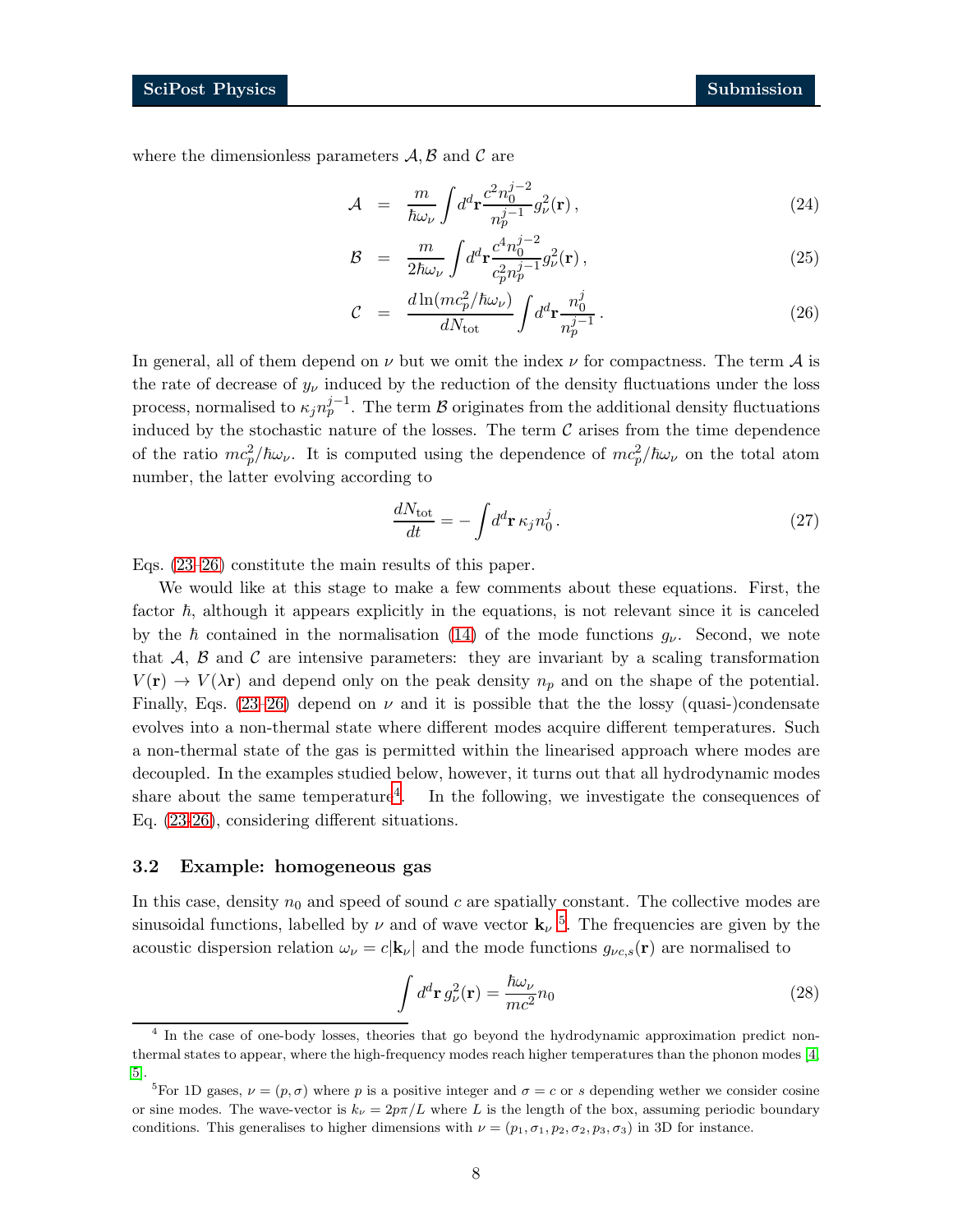Then Eqs.[\(23-](#page-6-5)[26\)](#page-7-1) reduce to

<span id="page-8-1"></span>
$$
\frac{d}{dt}y = \kappa_j n_0^{j-1} \left[ -y \left( j - \frac{\partial \log c}{\partial \log n_0} \right) + j/2 \right] \tag{29}
$$

which is the same for all modes  $\nu$ . Let us consider the limit  $\mu = gn_0$ , valid in 3D gases, or in low-dimensional gases with strong transverse confinement (negligible broadening of the transverse wave function). Then  $c \propto n_0^{1/2}$  $_0^{1/2}$  and Eq. [\(29\)](#page-8-1) shows that y tends at long times towards the asymptotic value

$$
y_{\infty} = \frac{1}{2 - 1/j},\tag{30}
$$

independent of the mode energy<sup>[4](#page-7-2)</sup>. For one-body losses, one recovers the result  $y_{\infty} = 1$  [\[4,](#page-17-6) [5\]](#page-17-11). In the case of 3-body losses, one finds  $y_{\infty} = 3/5$ .

Let us now consider a quasi-low-dimensional gas, where transverse broadening of the wave function cannot be neglected. The logarithmic derivative in Eq.[\(29\)](#page-8-1) is then no longer constant. We will focus on the case of a quasi-1D gas, as realised experimentally for instance in [\[9\]](#page-17-7). The effect of the transverse broadening is well captured by the heuristic equation of state [\[11,](#page-17-10) [12\]](#page-17-9)

$$
\mu = \hbar \omega_{\perp} \left( \sqrt{1 + 4n_0 a} - 1 \right),\tag{31}
$$

where  $\omega_{\perp}$  is the frequency of the transverse confinement and a the 3D scattering length. Inserting into Eq. [\(29\)](#page-8-1), one can compute the evolution of y. The transverse broadening also modifies the rate coefficient  $\kappa_i$ , making it density-dependent. However, re-scaling the time according to  $u = \int_0^t \kappa_j(\tau) n_p^{j-1} d\tau = \ln(n_0(0)/n_0(t))$ , Eq. [\(29\)](#page-8-1) transforms into

$$
\frac{dy}{du} = -y\left(j - 1/2 + \frac{n_0(0)a e^{-u}}{1 + 4n_0(0)a e^{-u}}\right) + j/2
$$
\n(32)

and no longer depends on  $\kappa_i$ . Fig[.1](#page-9-0) shows the solution of this differential equation in the case of 3-body losses, and for a few initial situations, namely different values of y and  $n_0a$  (right plot). The asymptotic value  $y = y_{\infty}$  is always reached at long times since the transverse broadening then becomes negligible. Note that in distinction to pure 1D gases, the effect of transverse broadening allows the system to reach transiently lower scaled temperatures  $y < y_{\infty}$ , even when starting at values of y larger than  $y_{\infty}$ . More precisely, let us denote  $y_{\text{min}}(n_0) = j/2/(j - 1/2 + a n_0/(1 + 4an_0))$ . When starting with  $y > y_{\text{min}}$ , the lowest value of y is reached for some (non-vanishing) density, and it falls on the curve  $y_{\text{min}}$ . For  $j = 3$ , one find that  $y_{\text{min}}$  varies between  $y_{\infty} = 0.6$  and  $6/11 \simeq 0.55$ . Thus, the coldest temperatures in the course of the loss process never deviate by more than 10% from the asymptotic value 0.6: the impact of transverse swelling is relatively small. Note that, if one considered the scaled temperature  $T/\mu$  rather than y, much larger deviations would appear.

### <span id="page-8-0"></span>3.3 Example: 1D harmonic trap

We consider a 1D gas confined in a harmonic potential of trapping frequency  $\omega$ . We assume for simplicity a pure 1D situation with  $\mu = gn = mc^2$ . In the Thomas-Fermi approximation, the mean density profile is

<span id="page-8-2"></span>
$$
n_0(z) = n_p(1 - (z/R)^2), \quad |z| \le R \tag{33}
$$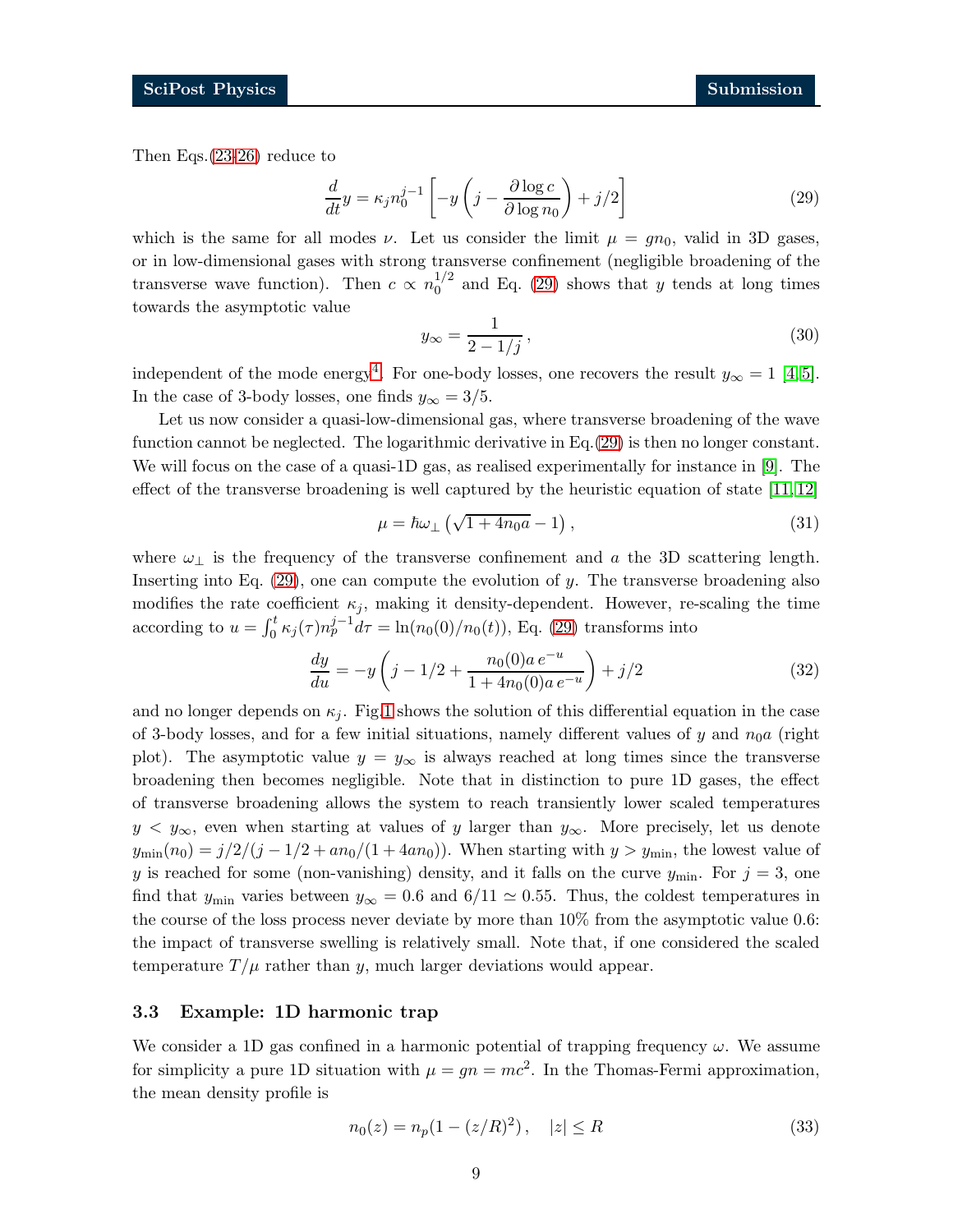

<span id="page-9-0"></span>Figure 1: Cooling a quasi-1D gas, homogeneous along the axial direction, by three-body losses. The density is initially so high that transverse broadening is relevant [the chemical potential does not fulfill  $\mu \ll \hbar \omega_{\perp}$ . Left: time evolution of the temperature (thick blue), shown versus the time decreasing density. Black dashed and thin red lines show the intrinsic energy scales  $\mu$  and  $mc^2$ . The system rapidly evolves into a dynamical state where the temperature follows the energy scale  $mc^2$ , rather than the chemical potential. Right: evolution of the ratio  $y = k_B T / mc^2$  vs. the density. The curves correspond to different initial values (marked with dots, the white dot corresponding to the parameters on the left). The thick red line shows the function  $y_{\text{min}}$  that gives the positions of lowest values taken by y in the course of cooling. In this system (homogeneous along the axial direction), all hydrodynamic modes evolve with the same temperature.

where  $n_p$  is the peak density and  $R = \sqrt{2gn_p/(m\omega^2)}$  is the axial radius of the quasicondensate. From Eq.[\(13\)](#page-5-4), we recover the known result that the hydrodynamic modes are described by the Legendre polynomials  $P_{\nu}$ , and the eigenfrequencies are  $\omega_{\nu} = \omega \sqrt{\nu(\nu+1)/2}$  [\[7,](#page-17-4) [20\]](#page-18-7). A trivial calculation using  $N_{\text{tot}} = \frac{4}{3} n_p R \propto c_p^3$  and the substitution  $z = R \cos \alpha$  gives  $C =$  $\int_0^{\pi/2} d\alpha \sin^{2j+1} \alpha = 2/3, 8/15, 16/35$  for  $j = 1, 2, 3$ . To compute A and B, one needs the exact expression of  $g_{\nu}$ , which according to the normalisation [\(14\)](#page-5-3) can be written

<span id="page-9-2"></span><span id="page-9-1"></span>
$$
g_{\nu}(z) = \sqrt{\frac{\hbar \omega_{\nu}}{2gR}} \sqrt{2\nu + 1} P_{\nu}(z/R). \tag{34}
$$

Inserting this expression, together with Eq. [\(33\)](#page-8-2), into the integrals [\(24\)](#page-7-1) and [\(25\)](#page-7-1), we find that  $\mathcal{A}, \mathcal{B}, \text{ and } \mathcal{C}$  are time-independent. Thus y tends at long times towards the asymptotic value  $y_{\infty} = j\mathcal{B}/(j\mathcal{A} - \mathcal{C})$ . For large  $\nu$ , one can use the asymptotic expansion [\[21\]](#page-18-8)

$$
P_{\nu}\left(\cos\alpha\right) \simeq \left(\frac{2}{\pi(\nu+\frac{1}{2})\sin\alpha}\right)^{1/2}\cos\phi_{\nu},\tag{35}
$$

with  $\phi_{\nu} = (\nu + \frac{1}{2})$  $(\frac{1}{2})\alpha - \frac{1}{4}$  $\frac{1}{4}\pi$ . Moreover the fast oscillations of  $P_{\nu}(\cos \alpha)$  can be averaged out in the calculation of the coefficients A and B. Then A and B no longer depend on  $\nu$ , so that  $y_{\infty}$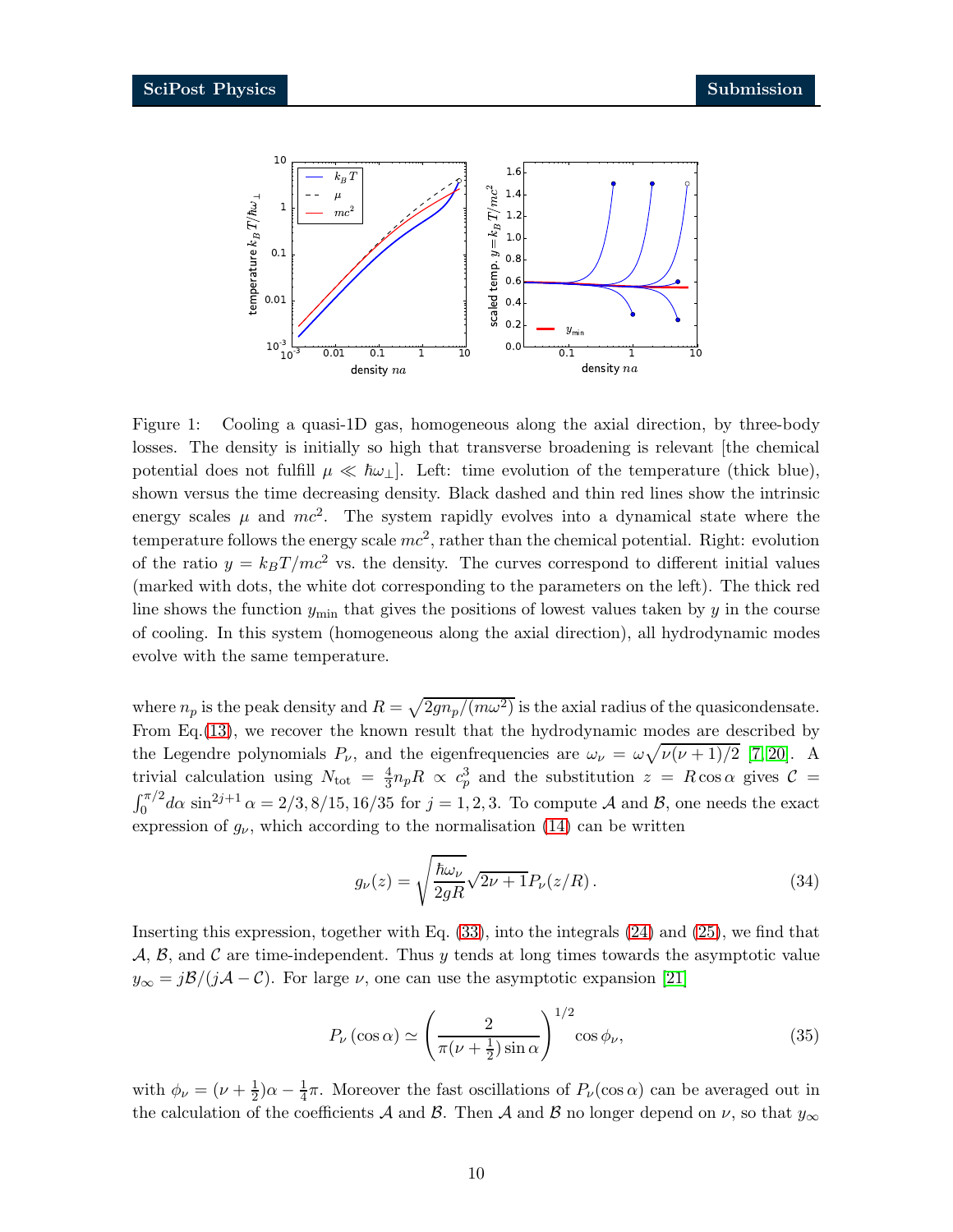is identical for all modes, and we find

<span id="page-10-1"></span>
$$
y_{\infty} \simeq \frac{\frac{j}{\pi} \int_0^{\pi/2} d\alpha \sin^{2j} \alpha}{\frac{2j}{\pi} \int_0^{\pi/2} d\alpha \sin^{2j-2} \alpha - \int_0^{\pi/2} d\alpha \sin^{2j+1} \alpha}
$$
(36)

For one- and three-body losses, this gives  $y_{\infty} = 3/4 = 0.75$  and  $y_{\infty} = 525/748 \simeq 0.701$ , respectively. This asymptotic result is compared to calculations using the expression Eq. [\(34\)](#page-9-1) in Fig. [2.](#page-10-0) We find very good agreement as soon as the mode index is larger than 5.



<span id="page-10-0"></span>Figure 2: Asymptotic ratio  $y_{\infty} = k_B T/mc^2$  for hydrodynamic collective modes of a 1D quasi-condensate confined in a harmonic trap, for 1-body (red), 2-body (blue) and 3-body (green) losses. The modes are labeled by their eigenfrequencies  $\omega_{\nu} = \omega \sqrt{\nu(\nu+1)/2}$  and we only consider  $\nu \geq 2$ . Symbols: calculation based on the Legendre polynomials of Eq. [\(34\)](#page-9-1), inserted into Eqs.  $(24, 25)$ . Solid lines: large- $\nu$  approximation given by Eq.  $(36)$  with values  $y_{\infty} = 3/4, 45/56, 525/748$  for  $j = 1, 2, 3$ .

To conclude this example, we come back to the diffusive dynamics of the 'phase quadratures'  $p_{\nu}$  we neglected so far. In the case of one-body losses, however, it happens that the integral [\(21\)](#page-6-4) does not converge: while the mode function  $g_{\nu}(z)$  [Eq.[\(34\)](#page-9-1)] remains finite at the condensate border  $z \to \pm R$ , the integrand  $n_0^{j-2}(z)g_\nu^2(z)$  is not integrable for  $j = 1$ . This is actually an artefact of the hydrodynamic approximation, which breaks down at the border of the condensate.

We have performed numerical calculations of the collective excitations by solving the Bogoliubov equations <sup>[6](#page-10-2)</sup>. The mode functions  $g_{\nu}(z)$  are defined according to Eq.[\(61\)](#page-16-0): they extend smoothly beyond the Thomas-Fermi radius and match well with the Legendre poly-nomials [\(34\)](#page-9-1) within the bulk of the gas. The resulting values for the parameter  $\mathcal{B}$  [Eq.[\(25\)](#page-7-1)] are shown in Fig[.3:](#page-11-0) they depend very weakly on the mode index  $\nu$  and are well described by the approximate calculation based on the Legendre modes mentioned after Eq.[\(35\)](#page-9-2) (solid

<span id="page-10-2"></span> ${}^{6}$ For the condensate wave-function, we also went beyond the Thomas-Fermi approximation by allowing for a 'spill-over' of the condensate density beyond the inverted parabola.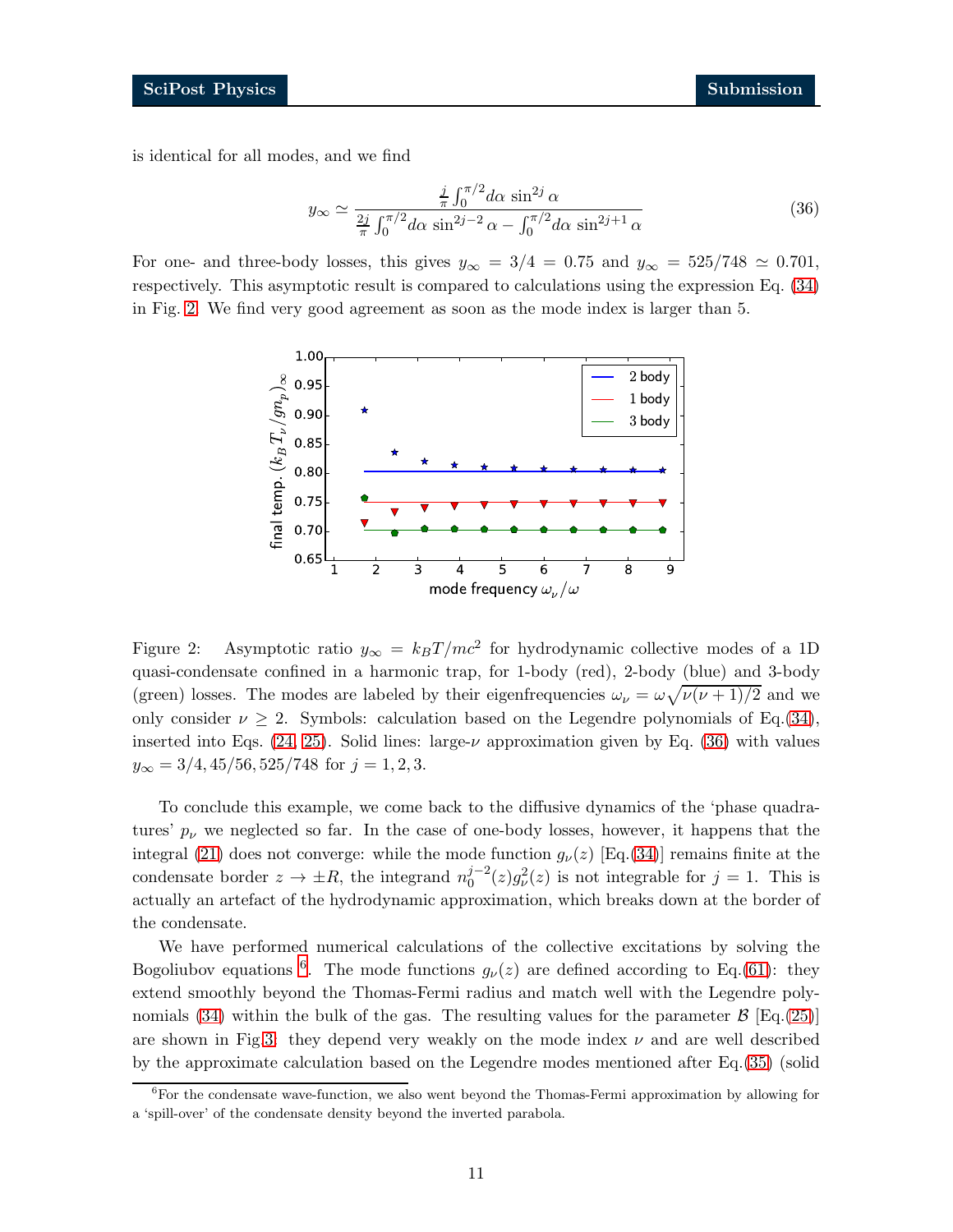lines). In the lower part of the figure, the corresponding values for the diffusion coefficient originating from phase noise are shown, namely the parameter

<span id="page-11-1"></span>
$$
\mathcal{B}_{\varphi} = \frac{\hbar \omega_{\nu}}{8mc_p^2} \int d^d \mathbf{r} \frac{n_0^{j-2}}{n_p^{j-1}} g_{\nu}^2(\mathbf{r}) \,. \tag{37}
$$

They remain at least one order of magnitude below. For losses involving more than one particle, the approximation, under which the functions  $g_{\nu}$  are given by the Legendre polynomials, gives a convergent integral in Eq.  $(37)$ . The result is shown as solid lines for two- and threebody losses, where we made the additional approximation Eq. [\(35\)](#page-9-2) on the Legendre functions and we averaged out the oscillating part. We find that the Legendre approximation performs better for three-body losses than for 2-body losses, which is expected since a stronger weight is given to the bulk rather than the edge of the condensate. In conclusion of this numerical study, we verified the validity of the assumption that, for phonon modes, the phase diffusion term gives negligible contribution to the evolution of  $y$ . This term becomes noticeable when one leaves the phonon regime  $\hbar\omega_{\nu} \ll mc^2$ . Then, one should go beyond the hydrodynamic Hamiltonian Eq.[\(12\)](#page-5-0) to properly compute the mode dynamics.<sup>[7](#page-11-2)</sup>



<span id="page-11-0"></span>Figure 3: Diffusion of density and phase quadratures associated with many-body loss in a one-dimensional gas trapped in a harmonic potential. We plot the dimensionless coefficients jB [Eq.[\(25\)](#page-7-1)] and jB<sub> $\varphi$ </sub> [Eq.[\(37\)](#page-11-1)] that are proportional to the shot noise projected onto the corresponding quadratures. Symbols: numerically computed mode functions, improving upon the hydrodynamic approximation. Solid lines: approximate results based on the Legendre modes [\(34\)](#page-9-1). Dashed lines: guide to the eye. Parameters: strictly 1D equation of state  $\mu = gn$ , peak chemical potential  $\mu_p \approx gn_p = 100 \hbar \omega$ .

<span id="page-11-2"></span><sup>7</sup>A full treatment going beyond the hydrodynamic approximation has been performed for one-body losses in homogeneous 1D quasi-condensates [\[4,](#page-17-6) [5\]](#page-17-11).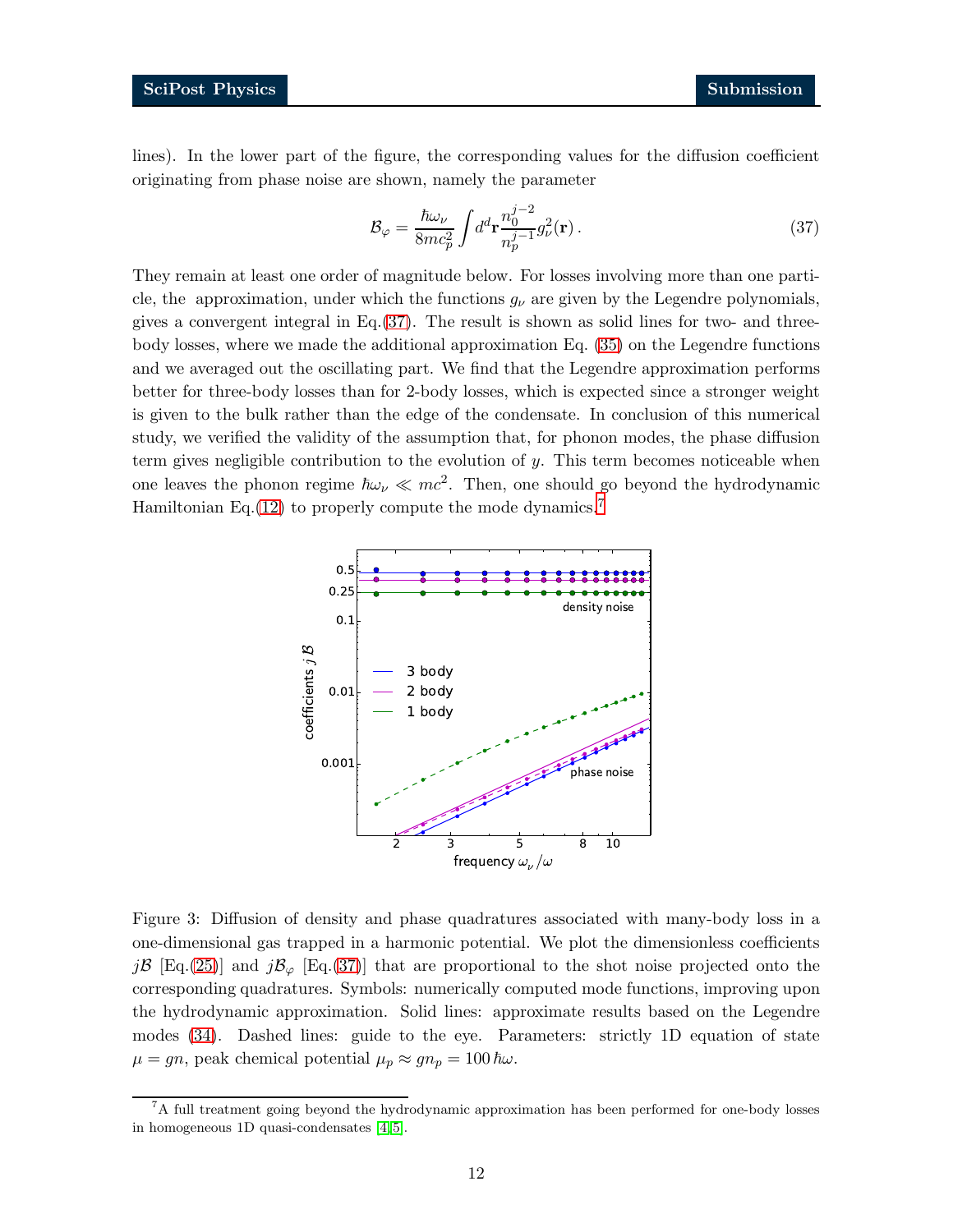## 4 Conclusion

In this paper, we construct a stochastic model to describe the effect of losses on the hydrodynamic collective modes of condensates or quasicondensates. Explicit formulas for cooling and diffusion of the density and phase quadratures are derived. They provide the behaviour of the mode temperature  $T$  with time. We show that  $T$  becomes proportional to the energy scale  $mc^2$  where c is the hydrodynamic speed of sound. The asymptotic ratio  $k_BT/(mc^2)$  is computed explicitly in different situations and for different j-body processes. These results are in good agreement with recent experiments in our group [\[9\]](#page-17-7) where three-body losses provided the dominant loss channel.

This work raises many different questions and remarks. First, it is instructive to investigate the evolution of the ratio  $D = \hbar^2 n^{2/d} / (m k_B T)$ , where d is the gas dimension, since D quantifies the quantum degeneracy of the gas.<sup>[8](#page-12-0)</sup> Let us focus for simplicity on a homogeneous system and use  $mc^2 = gn$ . Once the ratio  $k_BT/(mc^2)$  has become stationary, we find that D increases in time for 3-dimensional gases, while it decreases for one-dimensional gases. Starting with a 1D Bose gas in the quasi-condensate regime, losses let the quantity  $D\gamma$  reach a stationary value of order one, but increase the dimensionless interaction parameter  $\gamma = mg/(\hbar^2 n)$ . When  $\gamma$ , from values much smaller, approaches 1, the gas lies at the crossover between four regimes: the quasi-condensate  $(\gamma \ll 1, D\sqrt{\gamma} \gg 1)$ , the quantum-degenerate ideal Bose gas  $(D\sqrt{\gamma} \ll 1, D\sqrt{\gamma})$  $D \gg 1$ , the non-degenerate ideal Bose gas  $(D\gamma^2 \ll 1, D \ll 1)$  and the Tonks-Girardeau regime ( $\gamma \gg 1$ ,  $D\gamma^2 \gg 1$ ). At later times, one expects the cloud to leave the quasi-condensate regime and we believe it becomes a non-degenerate ideal Bose gas. Second, the effect of losses on high-frequency modes, not described by our hydrodynamic model, leads a priori to higher temperatures; this was investigated for 1D gases subject to one-body losses [\[5\]](#page-17-11). The gas is then described by a generalised Gibbs ensemble where different collective modes experience different temperatures. This non-thermal state is even long lived in 1D quasicondensates [\[5\]](#page-17-11). While the calculations presented here are formally valid for higher dimensions, efficient coupling between modes may reduce their relevance, since such coupling favours a common temperature. It is an open question whether our methods could be extended to the case of evaporative cooling where the one-body loss rate is energy- or position-dependent. This mechanism may play a role in experiments where temperatures as low as  $k_BT \approx 0.3 mc^2$  have been observed, lower than the predicted temperatures for uniform losses [\[3\]](#page-17-2). Finally, it would be interesting to extend this work to different regimes of the gas. For instance, one may ask how the effect of losses transforms as one goes from a quasi-condensate to the ideal gas regime. The approximation of weak density fluctuations then clearly becomes invalid. One could also investigate losses at even lower densities, where the 1D gas enters the fermionised (or Tonks-Girardeau) regime. Here, ones expects that the losses act in a similar way as in a non-interacting Fermi gas. Onebody losses, for example, should then produce heating, since the temperature increases as the degeneracy of an ideal Fermi gas decreases. Finally, it would be interesting to investigate whether the results presented here may also cover interacting Fermi gases in the superfluid regime.

<span id="page-12-0"></span> $8$ Note however that the temperature used in the definition of  $D$  refers to the phononic modes only.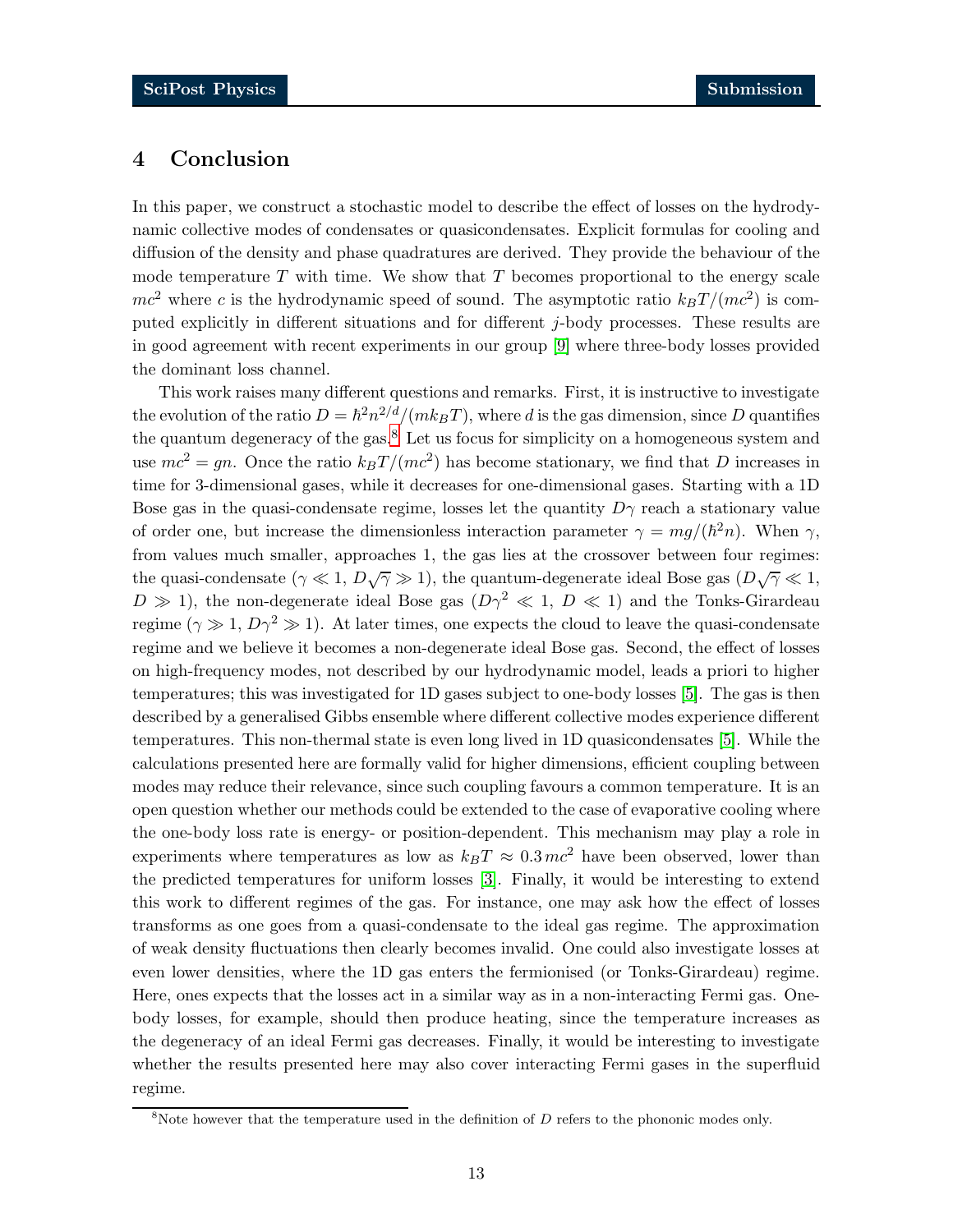## Acknowledgements

M. S. gratefully acknowledges support by the Studienstiftung des deutschen Volkes. This work was supported by Région Ile de France (DIM NanoK, Atocirc project). The work of C. H. is supported by the Deutsche Forschungsgemeinschaft (grant nos. Schm 1049/7-1 and Fo  $703/2-1$ ).

## <span id="page-13-0"></span>A Reduction to low-dimensional hydrodynamics

As mentioned in the main text, we assume the loss process is slow enough so that, first, the mean profile at each time is very close to the equilibrium profile with the same atom number, and second, we can safely neglect any mean velocity field when computing the time evolution of the fluctuating fields  $\delta n$ ,  $\varphi$ . The evolution equations  $\partial \delta n/\partial t$  and  $\partial \varphi/\partial t$  are thus, at a given time, equal to those for a time-independent quasi-condensate. In the purely 3D, 2D and 1D cases, for contact interactions, we can use the well known results based on Bogoliubov theory. We then find that the equation of state takes the form  $\mu = gn$  and  $\frac{\partial \delta n}{\partial t}$  and  $\frac{\partial \varphi}{\partial t}$  derive from Eq. [\(12\)](#page-5-0) for the long-wavelength modes.

Let us now consider the case where the gas is confined strongly enough in 1 or 2 dimensions, such that the relevant low-lying excitations are of planar or axial nature. We allow, however, for a transverse broadening of the wave function under the effect of interactions. We show below that the equations of motion for the slow phononic modes, for which the transverse shape adiabatically follows the density oscillations, also derive from Eq. [\(12\)](#page-5-0). The proof given here is complementary to Refs. [\[10,](#page-17-8) [11\]](#page-17-10) because it does not need an explicit model about the shape of the transverse wave function. In order to simplify the notations, we restrict ourselves to the quasi-1D situation. The derivation can be easily translated to quasi-2D situations.

We thus consider a gas confined in a separable potential consisting of a strong transverse confinement and a smooth longitudinal confinement. The equilibrium density distribution of the quasi-condensate is  $|\phi_0(x, y, z)|^2$  where the real function  $\phi_0(x, y, z)$  obeys the stationary Gross-Pitaevskii equation

<span id="page-13-2"></span><span id="page-13-1"></span>
$$
\left(-\frac{\hbar^2}{2m}\partial_z^2 - \frac{\hbar^2}{2m}\Delta_\perp + V_\perp(x,y) + V(z) + g|\phi_0|^2 - \mu_p\right)\phi_0 = 0.
$$
\n(38)

Here  $g = 4\pi\hbar^2 a/m$  is the 3D coupling constant with a the zero-energy scattering length. Within the Bogoliubov theory, the evolution of excitations is governed by the equations [\[19\]](#page-18-6)

$$
\begin{cases}\n i\hbar \partial_t \tilde{f}^+ = \left( -\frac{\hbar^2}{2m} \partial_z^2 - \frac{\hbar^2}{2m} \Delta_\perp + V_\perp(x, y) + V(z) + g |\phi_0|^2 - \mu_p \right) \tilde{f}^- \\
 i\hbar \partial_t \tilde{f}^- = \left( -\frac{\hbar^2}{2m} \partial_z^2 - \frac{\hbar^2}{2m} \Delta_\perp + V_\perp(x, y) + V(z) + 3g |\phi_0|^2 - \mu_p \right) \tilde{f}^+\n\end{cases} (39)
$$

The field operators are half sum and difference of the fluctuating field operators  $\delta\psi$  and  $\delta\psi^{\dagger}$ .  $\tilde{f}^+$  is linked to density fluctuations and  $\tilde{f}^-$  to phase fluctuations.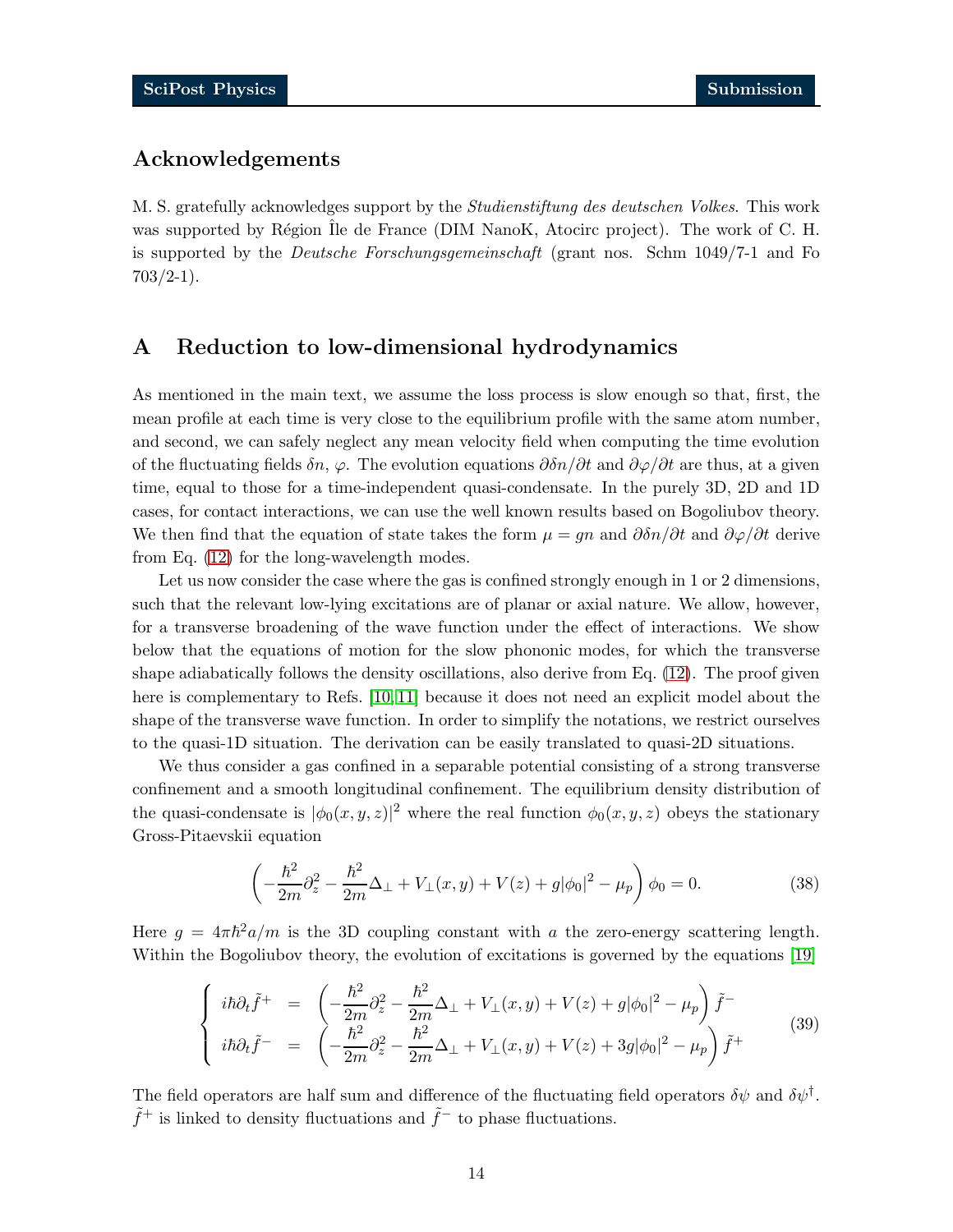Since we assume that the axial variation is slow compared to the transverse one, the solution  $\phi_0$  can be approximated by a function  $\psi$  that depends on the axial coordinate z only via a local chemical potential

$$
\phi_0(x, y, z) \simeq \psi(x, y; \mu), \qquad \mu = \mu_p - V(z) \tag{40}
$$

Here,  $\psi$  solves the Gross-Pitaevskii equation for an axially homogeneous system:

<span id="page-14-0"></span>
$$
\left(-\frac{\hbar^2}{2m}\Delta_{\perp} + V_{\perp}(x,y) + g|\psi|^2 - \mu\right)\psi = 0.
$$
\n(41)

This procedure is consistent, e.g., with making the Thomas-Fermi approximation in the axial direction. Solving this equation yields the local chemical potential as a function of the axial (average) density  $\mu = \mu(n_0)$  with

<span id="page-14-2"></span>
$$
n_0(z) = \int dx dy |\phi_0(x, y, z)|^2 \simeq \int dx dy |\psi(x, y; \mu)|^2
$$
 (42)

This motivates the following separation *Ansatz* for the Bogoliubov functions in Eq.[\(39\)](#page-13-1):

<span id="page-14-4"></span><span id="page-14-1"></span>
$$
\begin{cases}\n\tilde{f}^+ = \partial_\mu \psi \partial_n \mu F^+ \\
\tilde{f}^- = i \phi_0 F^- \n\end{cases} \tag{43}
$$

where the functions  $F^+$  and  $F^-$  depend only on z and the derivative  $\partial_n \mu$  is evaluated at the local density  $n_0$ . Inserting this into the second line of Eq.[\(39\)](#page-13-1), we find

$$
-\phi_0 \hbar \partial_t F^- = \left(-\frac{\hbar^2}{2m}\partial_z^2 - \frac{\hbar^2}{2m}\Delta_\perp + V_\perp(x,y) + V(z) + 3g|\phi_0|^2 - \mu_p\right) \left(\partial_\mu \psi \partial_n \mu F^+\right) \tag{44}
$$

The action of this operator on  $\partial_{\mu}\psi$  can be worked out by differentiating Eq. [\(41\)](#page-14-0) versus  $\mu$ : this gives

$$
\left(-\frac{\hbar^2}{2m}\Delta_{\perp} + V_{\perp}(x,y) + 3g|\psi|^2 - \mu\right)\partial_{\mu}\psi = \psi \simeq \phi_0\tag{45}
$$

Eq.[\(44\)](#page-14-1) thus simplifies into

<span id="page-14-3"></span>
$$
-\phi_0 \hbar \partial_t F^- = -\frac{\hbar^2}{2m} \partial_z^2 \left( \partial_\mu \psi \partial_n \mu F^+ \right) + \phi_0 \partial_n \mu F^+ \tag{46}
$$

To find a closed equation for the axial dynamics, we multiply with  $\psi(x, y; \mu)$  and integrate over the transverse coordinates. Using Eq.[\(42\)](#page-14-2) and its derivatives with respect to  $\mu$  and z, we find the identities

<span id="page-14-5"></span>
$$
\int dx dy \, \phi_0 \partial_\mu \psi = \frac{1}{2} \partial_\mu n_0 = \frac{1}{2 \partial_n \mu} \,, \qquad \int dx dy \, \phi_0 \partial_z \phi_0 = \frac{1}{2} \partial_z n_0 \,. \tag{47}
$$

Using the first one, Eq.[\(46\)](#page-14-3) becomes:

<span id="page-14-6"></span>
$$
-\hbar \partial_t F^- = -\frac{\hbar^2}{4m n_0} \partial_z^2 F^+ + \partial_n \mu F^+ \simeq -\partial_n \mu F^+ \tag{48}
$$

where in the second step, we took the long-wavelength limit.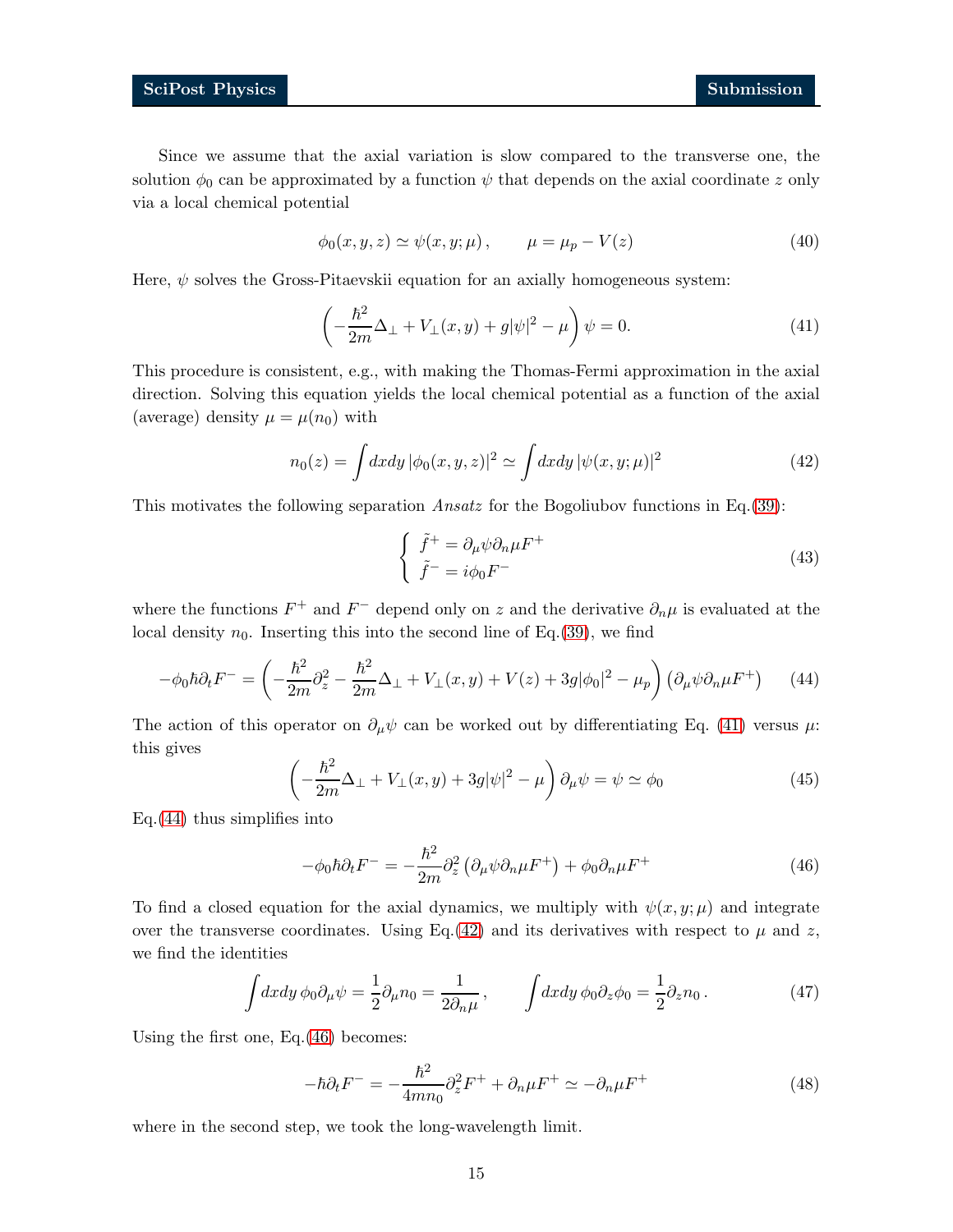Let us now insert the *Ansatz*  $(43)$  into the first line of Eq.[\(39\)](#page-13-1):

$$
\hbar \partial_{\mu} \psi \partial_n \mu \partial_t F^+ = \left( -\frac{\hbar^2}{2m} \partial_z^2 - \frac{\hbar^2}{2m} \Delta_\perp + V_\perp(x, y) + V(z) + g |\phi_0|^2 - \mu_p \right) (\phi_0 F^-) \tag{49}
$$

The action of the operator in parentheses on  $\phi_0$  simply vanishes because this is the Gross-Pitaevskii equation [\(38\)](#page-13-2). Since  $F^-$  does only depend on the axial coordinate, we are left with:

$$
\partial_{\mu}\psi\partial_{n}\mu\partial_{t}F^{+} = -\frac{\hbar}{m}\left(\partial_{z}\phi_{0}\right)\partial_{z}F^{-} - \frac{\hbar}{2m}\phi_{0}\partial_{z}^{2}F^{-}
$$
\n(50)

We again project out the transverse coordinates and use the identities [\(47\)](#page-14-5). Combining the axial derivatives, we then have

<span id="page-15-1"></span>
$$
\partial_t F^+ = -\frac{\hbar}{m} \partial_z (n_0 \partial_z F^-) \tag{51}
$$

These calculations illustrate that the Ansatz of Eq.  $(43)$  captures well the axial and transverse dependence of the collective excitations in the low-dimensional gas. Note in particular how the density fluctuations  $(\tilde{f}^+)$  are accompanied by density-dependent changes in the transverse wave function.

To make contact with the hydrodynamic Hamiltonian [\(12\)](#page-5-0), we need to relate  $F^+$  and  $F^$ to the low-dimensional density and phase fields,  $\delta n$  and  $\varphi$ . Bogoliubov theory tells us that three-dimensional density fluctuations are linked to  $\tilde{f}^+$  via  $\delta \rho = 2\phi_0 \tilde{f}^+$ . Integrating  $\delta \rho$  over the transverse plane, replacing  $\tilde{f}^+$  by its Ansatz [\(43\)](#page-14-4) and using Eq. [\(47\)](#page-14-5), we obtain

$$
F^+ = \delta n = n - n_0. \tag{52}
$$

Phase fluctuations on the other hand are linked to  $\tilde{f}^-$  according to  $\tilde{f}^- = i\phi_0\varphi$ . [Recall that the ansatz  $(43)$  assumes a uniform phase in the x, y plane.] Comparison with Eq.  $(43)$  gives immediately

$$
F^- = \varphi. \tag{53}
$$

Then Eq.[\(48\)](#page-14-6) and Eq.[\(51\)](#page-15-1) are precisely the evolution equations derived from the Hamiltonian [\(12\)](#page-5-0).

## <span id="page-15-0"></span>B Hydrodynamic Bogoliubov modes

Here we consider low-energy modes of either a three-dimensional gas or low-dimensional gas, whose dynamics is described by the hydrodynamic approximation. More precisely, we diag-onalize the Hamiltonian [\(12\)](#page-5-0), for a given, time-independent, equilibrium profile  $n_0(\mathbf{r})$ . From  $Eq.(12)$  $Eq.(12)$  we derive the evolution equations

<span id="page-15-2"></span>
$$
\frac{\partial}{\partial t} \left( \frac{\delta n / \sqrt{n_0}}{\sqrt{n_0} \varphi} \right) = \mathcal{L} \left( \frac{\delta n / \sqrt{n_0}}{\sqrt{n_0} \varphi} \right) \tag{54}
$$

where

$$
\mathcal{L} = \begin{pmatrix} 0 & -\frac{\hbar}{m\sqrt{n_0}} \nabla \cdot \left( n_0 \nabla \left( \frac{1}{\sqrt{n_0}} \cdot \right) \right) \\ -mc^2/\hbar & 0 \end{pmatrix}
$$
(55)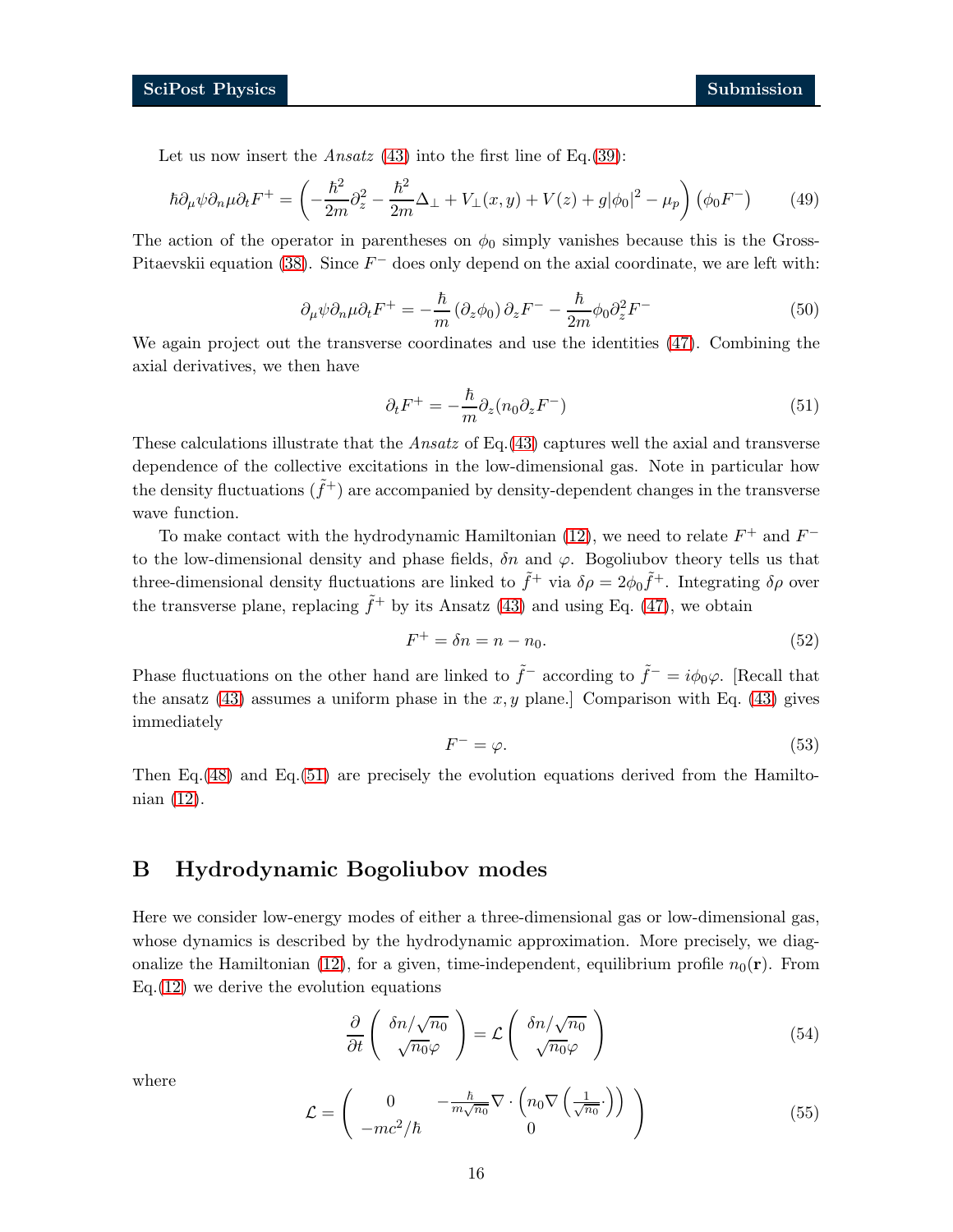The factors  $\sqrt{n_0}$  are convenient to give the two components the same dimension and to symmetrize the differential operator that appears in  $\mathcal{L}$ . The two equations derived from Eq.[\(54\)](#page-15-2) correspond to the hydrodynamic equations provided we identify  $\hbar \nabla \varphi/m$  with the velocity: the first one is the continuity equation, the second one gives the Euler equation.

We build the mode expansion on pairs of real functions that form right eigenvectors of  $\mathcal{L}$ :

<span id="page-16-1"></span>
$$
\mathcal{L}\left(\begin{array}{c}f_{\nu}^{+}\\if_{\nu}^{-}\end{array}\right)=i\omega_{\nu}\left(\begin{array}{c}f_{\nu}^{+}\\if_{\nu}^{-}\end{array}\right)
$$
\n(56)

Due to symmetry properties of L, Eq.[\(56\)](#page-16-1) entails the following properties: (a)  $(f^+_\nu, -if^-_\nu)$  is a right eigenvector of  $\mathcal L$  of eigenvalue  $-i\omega_\nu$ ; (b)  $(if_\nu^-, f_\nu^+)$  is a left eigenvector of same eigenvalue; and (*c*) different right eigenvectors of  $\mathcal{L}$  verify  $\int d^d \mathbf{r} f_{\nu}^- f_{\nu'}^+$  $v^+_{\nu'} = 0$ . It is convenient to consider those eigenvectors of  $\mathcal L$  which are normalized according to  $\int d^d \mathbf{r} f_{\nu}^- f_{\nu}^+ = 1$ . This yields the expansions

<span id="page-16-2"></span>
$$
\left(\begin{array}{c}\n\delta n/\sqrt{n_0} \\
\sqrt{n_0}\varphi\n\end{array}\right) = \frac{1}{\sqrt{2}} \sum_{\nu} \left\{ a_{\nu} \left(\begin{array}{c} f_{\nu}^+ \\ -if_{\nu}^- \end{array}\right) + a_{\nu}^+ \left(\begin{array}{c} f_{\nu}^+ \\ if_{\nu}^- \end{array}\right) \right\} \tag{57}
$$

which invert into

$$
a_{\nu} = \frac{1}{\sqrt{2}} \int d^d \mathbf{r} \left( \frac{\delta n(\mathbf{r})}{\sqrt{n_0}} f_{\nu}^-(\mathbf{r}) + i \sqrt{n_0} \varphi(\mathbf{r}) f_{\nu}^+(\mathbf{r}) \right) . \tag{58}
$$

The normalisation of the eigenvectors and the relation  $[\delta n(z), \varphi(z')] = i\delta(z - z')$  ensure  $[a_{\nu'}, a_{\nu}^{\dagger}] = \delta_{\nu',\nu}.$ 

We introduce the function

<span id="page-16-3"></span>
$$
g_{\nu} = \sqrt{n_0} f_{\nu}^{+},\tag{59}
$$

and use the relation  $f_{\nu}^- = mc^2 f_{\nu}^+ / (\hbar \omega_{\nu})$  that follows from the eigenvalue problem [\(56\)](#page-16-1). Then the normalisation of  $g_{\nu}$  [Eq.[\(14\)](#page-5-3)] follows from that of  $(f_{\nu}^+, if_{\nu}^-)$ . Defining the quadratures  $x_{\nu} = (a_{\nu} + a_{\nu}^{\dagger})/\sqrt{2}$  and  $p_{\nu} = -i(a_{\nu} - a_{\nu}^{\dagger})/\sqrt{2}$ , the expansions [\(57\)](#page-16-2) give Eqs.[\(16\)](#page-5-2) of the main text.

# C Numerical calculation

For the numerical results shown in Fig[.3,](#page-11-0) we have solved the Gross-Pitaevskii equation in a 1D harmonic trap by minimising the corresponding energy functional: this gives a smooth density profile  $n_0(z)$ . The Bogoliubov equations are solved with a finite-difference scheme on a non-uniform grid. We get a frequency spectrum that coincides to better than one percent with the Legendre spectrum for all modes with  $\hbar\omega_v \lesssim 0.1 g n_p$  ( $n_p$  is the peak density). The traditional Bogoliubov modes  $u_{\nu}$  and  $v_{\nu}$  are related to the eigenfunctions of Eq.[\(56\)](#page-16-1) by

<span id="page-16-0"></span>
$$
f_{\nu}^{+} = \sqrt{2} \left( u_{\nu} + v_{\nu} \right) \tag{60}
$$

$$
f_{\nu}^{-} = (u_{\nu} - v_{\nu})/\sqrt{2}
$$
\n(61)

Inserting this into Eq. [\(59\)](#page-16-3) gives the modes  $g_{\nu}$ . We have checked for phonon excitations with frequencies  $\hbar\omega_v \ll gn_p$ , that the proportionality between  $f^+$  and  $f^-$  [see after Eq.[\(59\)](#page-16-3)] is an excellent approximation in the bulk of the condensate.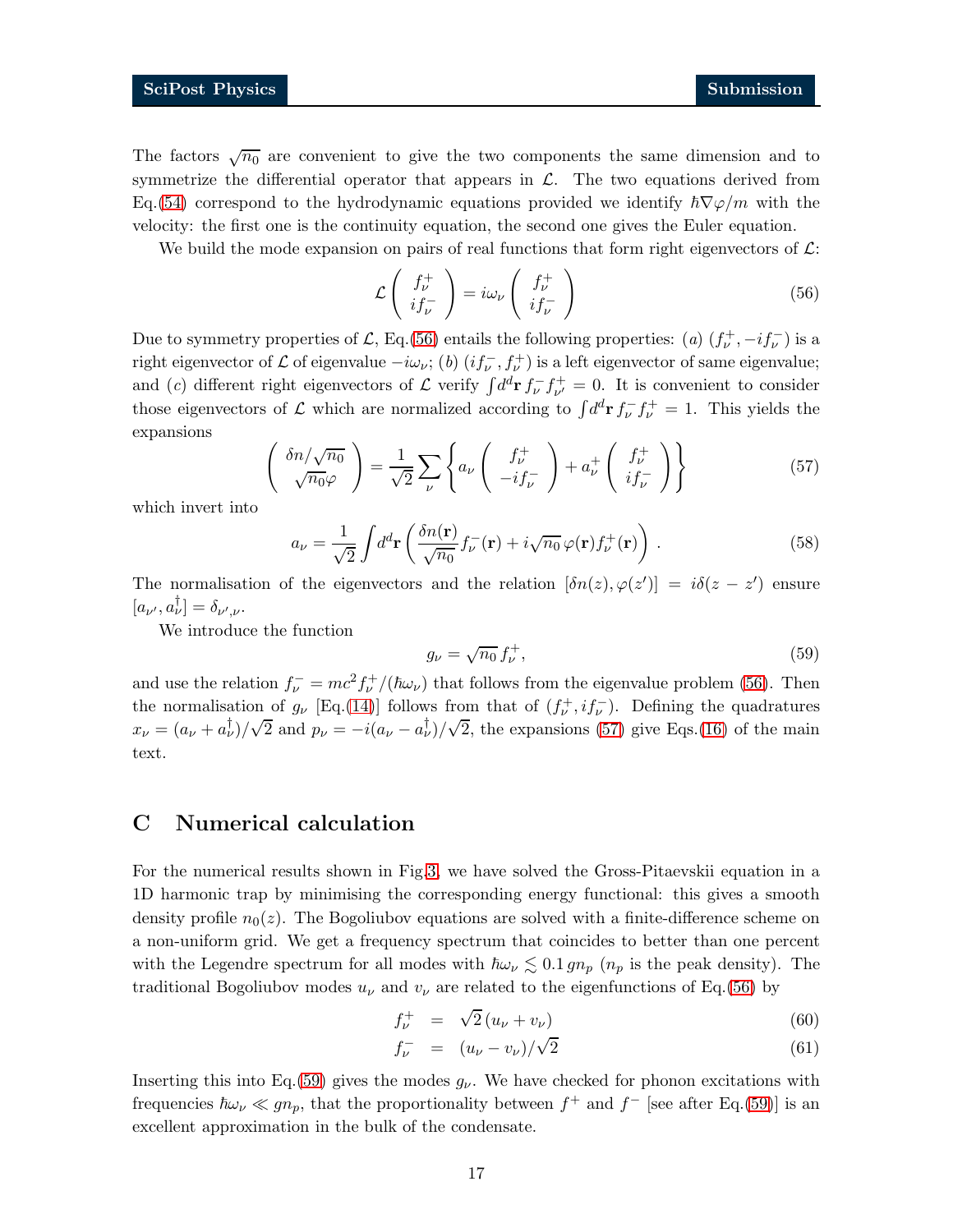# <span id="page-17-0"></span>References

- [1] T. F. Schmidutz, I. Gotlibovych, A. L. Gaunt, R. P. Smith, N. Navon and Z. Hadzibabic, Quantum Joule-Thomson Effect in a Saturated Homogeneous Bose Gas, Phys. Rev. Lett. 112(4), 040403 (2014), doi[:10.1103/PhysRevLett.112.040403.](http://dx.doi.org/10.1103/PhysRevLett.112.040403)
- <span id="page-17-1"></span>[2] T. Weber, J. Herbig, M. Mark, H.-C. Nägerl and R. Grimm, *Three-Body Recombination* at Large Scattering Lengths in an Ultracold Atomic Gas, Phys. Rev. Lett. 91(12), 123201 (2003), doi[:10.1103/PhysRevLett.91.123201.](http://dx.doi.org/10.1103/PhysRevLett.91.123201)
- <span id="page-17-2"></span>[3] B. Rauer, P. Grišins, I. E. Mazets, T. Schweigler, W. Rohringer, R. Geiger, T. Langen and J. Schmiedmayer, *Cooling of a one-dimensional Bose gas*, Phys. Rev. Lett.  $116(3)$ , 030402 (2016), doi[:10.1103/PhysRevLett.116.030402.](http://dx.doi.org/10.1103/PhysRevLett.116.030402)
- <span id="page-17-6"></span>[4] P. Grišins, B. Rauer, T. Langen, J. Schmiedmayer and I. E. Mazets,  $De$ generate Bose gases with uniform loss, Phys. Rev. A 93(3), 033634 (2016), doi[:10.1103/PhysRevA.93.033634.](http://dx.doi.org/10.1103/PhysRevA.93.033634)
- <span id="page-17-11"></span>[5] A. Johnson, S. Szigeti, M. Schemmer and I. Bouchoule, Long-lived non-thermal states realized by atom losses in one-dimensional quasi-condensates, Phys. Rev. A 96, 013623 (2017), doi[:10.1103/PhysRevA.96.013623.](http://dx.doi.org/10.1103/PhysRevA.96.013623)
- <span id="page-17-3"></span>[6] M. Schemmer, A. Johnson, R. Photopoulos and I. Bouchoule, Monte Carlo wavefunction description of losses in a 1D Bose gas and cooling to the ground state by quantum feedback, Phys. Rev. A 95, 043641 (2017).
- <span id="page-17-4"></span>[7] D. S. Petrov, G. V. Shlyapnikov and J. T. M. Walraven, Regimes of quantum degeneracy in trapped 1D gases, Phys. Rev. Lett.  $85(18)$ , 3745 (2000), doi[:10.1103/PhysRevLett.85.3745.](http://dx.doi.org/10.1103/PhysRevLett.85.3745)
- <span id="page-17-5"></span>[8] U. Al Khawaja, N. P. Proukakis, J. O. Andersen, M. W. J. Romans and H. T. C. Stoof, Dimensional and temperature crossover in trapped Bose gases, Phys. Rev. A  $68(4)$ , 043603 (2003).
- <span id="page-17-8"></span><span id="page-17-7"></span>[9] M. Schemmer and I. Bouchoule, Cooling a Bose gas by three-body losses, arXiv:1806.09940 [cond-mat] (2018).
- <span id="page-17-10"></span>[10] S. Stringari, Dynamics of Bose-Einstein condensed gases in highly deformed traps, Phys. Rev. A 58(3), 2385 (1998).
- [11] L. Salasnich, A. Parola and L. Reatto, Effective wave equations for the dynamics of cigar-shaped and disk-shaped Bose condensates, Phys. Rev. A  $65(4)$ , 043614 (2002), doi[:10.1103/PhysRevA.65.043614.](http://dx.doi.org/10.1103/PhysRevA.65.043614)
- <span id="page-17-9"></span>[12] J. N. Fuchs, X. Leyronas and R. Combescot, Hydrodynamic modes of a one-dimensional trapped Bose gas, Phys. Rev. A 68(4), 043610 (2003), doi[:10.1103/PhysRevA.68.043610.](http://dx.doi.org/10.1103/PhysRevA.68.043610)